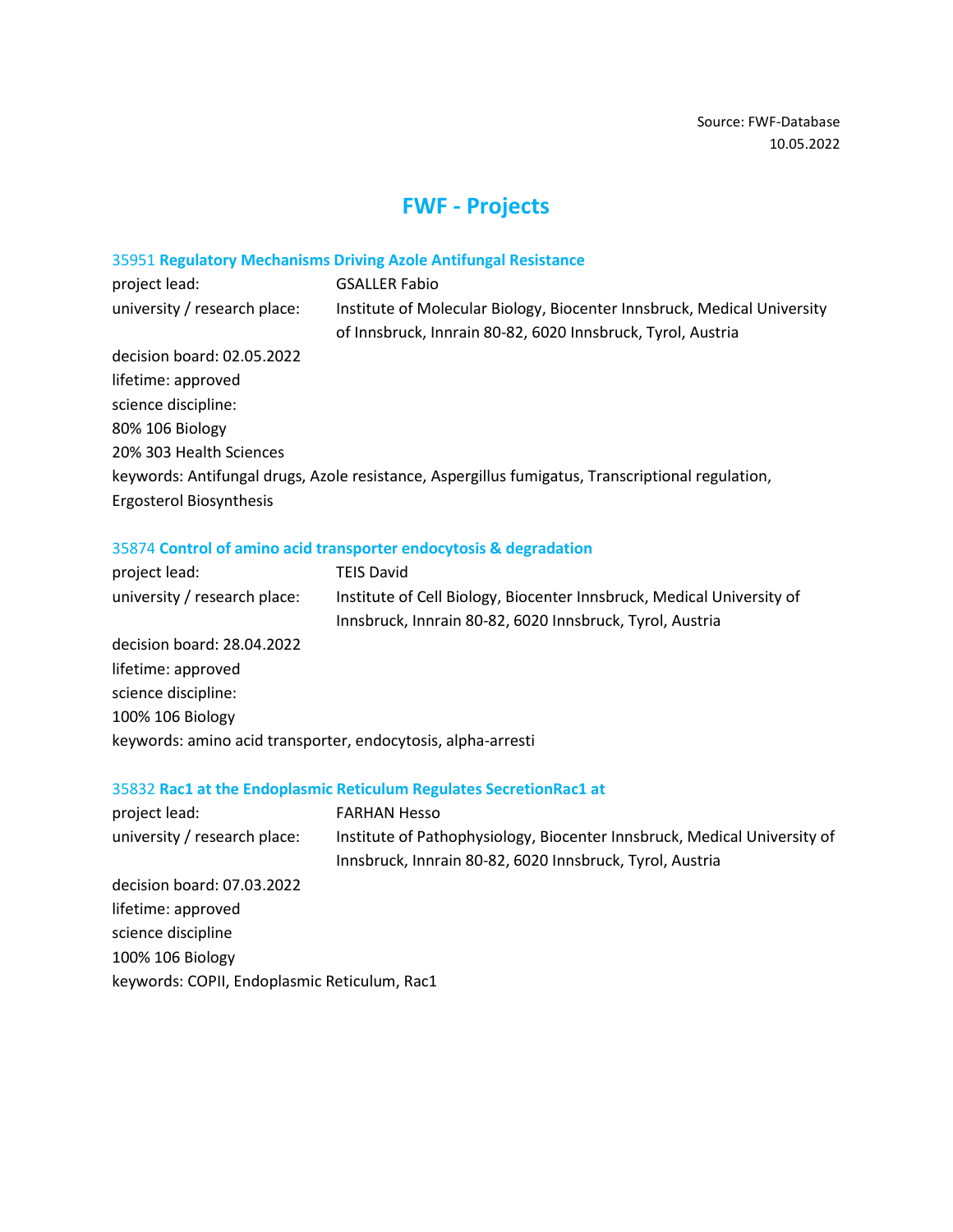# 35805 **Cargo selective apical transport and epithelial polarity**

| project lead:                | VOGEL Georg-Friedrich                                                 |
|------------------------------|-----------------------------------------------------------------------|
| university / research place: | Institute of Cell Biology, Biocenter Innsbruck, Medical University of |
|                              | Innsbruck, Innrain 80-82, 6020 Innsbruck, Tyrol, Austria              |

decision board: 07.03.2022 lifetime: approved science discipline: 85% 106 Biology 10% 302 Clinical Medicine 5% 103 Physics, Astronomy keywords: epithelial cells, polarity, apical transport, CODE

## 35747 **Prefrontal-Striatal information routing for choice selection**

| project lead:                                  | <b>PASSECKER Johannes</b>                                                                          |
|------------------------------------------------|----------------------------------------------------------------------------------------------------|
| university / research place:                   | Institute of Neurobiochemistry, Biocenter Innsbruck, Medical University                            |
|                                                | of Innsbruck, Innrain 80-82, 6020 Innsbruck, Tyrol, Austria                                        |
| decision board: 07.03.2022                     |                                                                                                    |
| lifetime: 01.05.2022 - 30.04.2026              |                                                                                                    |
| science discipline                             |                                                                                                    |
| 65% 106 Biology                                |                                                                                                    |
| 20% 301 Medical-Theoretical Sciences, Pharmacy |                                                                                                    |
| 15% 102 Computer Sciences                      |                                                                                                    |
|                                                | keywords: Optogenetics, Prefrontal Cortex, In-vivo Electrophysiology, Value-based Decision-making, |
| bandit Task, neurophysiology                   |                                                                                                    |

## 35584 **Critical periods and resilience to stress depend on SATB2project lead**

| Project lead:                                  | <b>DECHANT Georg</b>                                                           |
|------------------------------------------------|--------------------------------------------------------------------------------|
| university / research place:                   | Institute for Neuroscience, Medical University of Innsbruck, Innrain 66,       |
|                                                | 6020 Innsbruck, Tyrol, Austria                                                 |
| decision board: 07.03.2022                     |                                                                                |
| lifetime: approved                             |                                                                                |
| science discipline                             |                                                                                |
| 40% 301 Medical-Theoretical Sciences, Pharmacy |                                                                                |
| 20% 305 Other Human Medicine, Health Sciences  |                                                                                |
| 20% 302 Clinical Medicine                      |                                                                                |
| 20% 106 Biology                                |                                                                                |
|                                                | keywords: critical period, stress, cognition, epigenetics, functional genomics |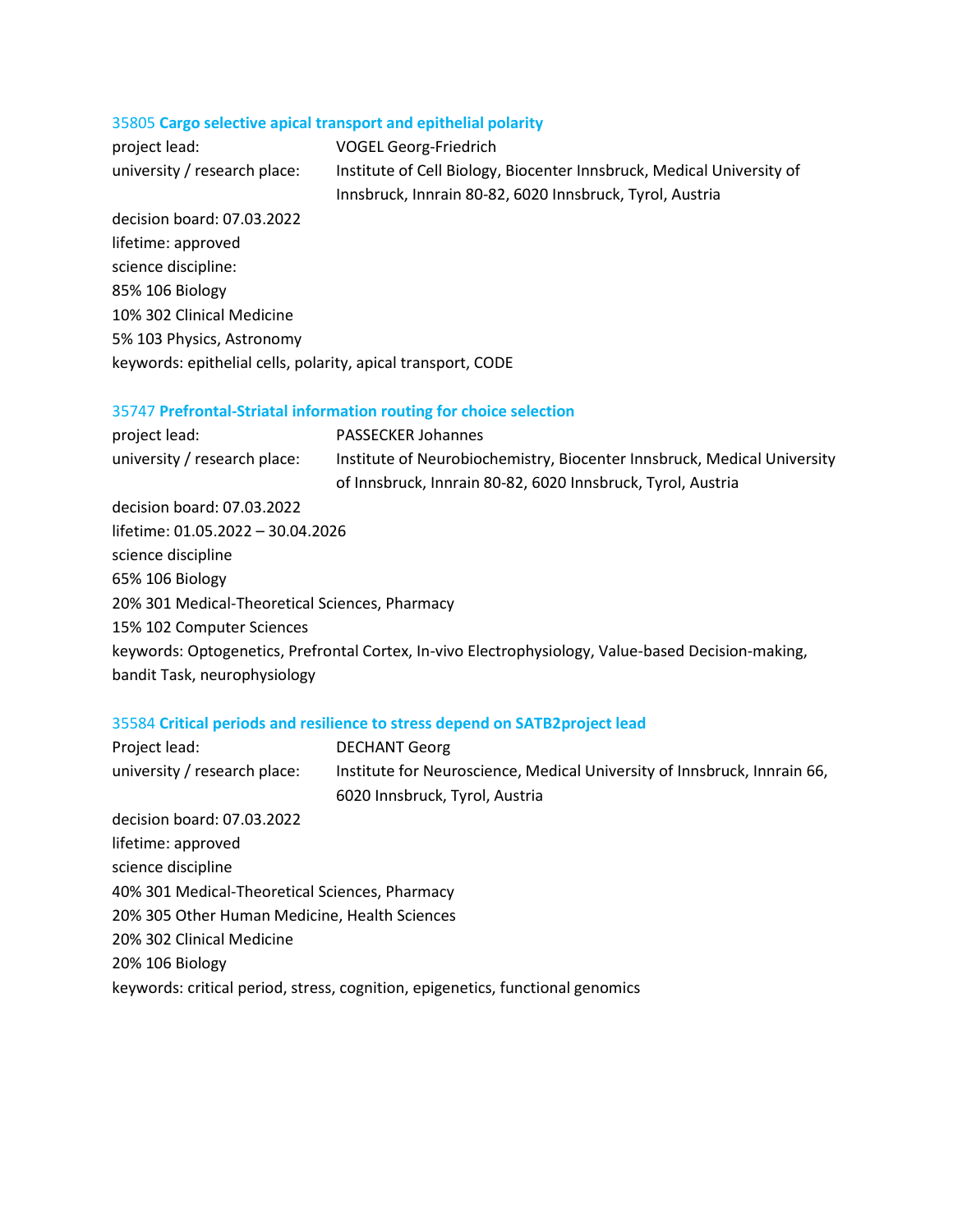#### 35579 TARGET- TARgeted Gene therapy for Epilepsy Treatment

project lead: LIEB Andreas university / research place: Institute of Pharmacology, Medical University of Innsbruck, Peter-Mayr-Str. 1a, 6020 Innsbruck, Tyrol, Austria decision board: 07.03.2022 lifetime: approved

science discipline 60% 304 Medical Biotechnology 15% 102 Computer Sciences 15% 106 Biology 10% 301 Medical-Theoretical Sciences, Pharmacy keywords: Gene Therapy, Epilepsy, Designer Receptor, Neuroscience

## 35618 **Regulation of Ca currents and ECC by CaV1.1 voltage-sensors**

| project lead:                | FLUCHER Bernhard E.                                                 |
|------------------------------|---------------------------------------------------------------------|
| university / research place: | Department of Physiology and Medical Physics, Medical University of |
|                              | Innsbruck, Schöpfstr. 41, 6020 Innsbruck, Tyrol, Austria            |

decision board: 22.11.2021 lifetime: 01.05.2022 – 30.04.2025 science discipline 60% 106 Biology 40% 301 Medical-Theoretical Sciences, Pharmacy keywords: Voltage-gated calicum channel, CaV1.1, Voltage-sensing, Excitation-contraction coupling

#### 35219 **Novel anti-inflammatory intervention in PMR and GCA**

| project lead:                                  | <b>SANTOR SIERRA Sandra</b>                                                             |
|------------------------------------------------|-----------------------------------------------------------------------------------------|
| university / research place:                   | Institute of Biomedical Pharmacology, Medical University of Innsbruck,                  |
|                                                | Peter-Mayr-Str. 1, 6020 Innsbruck, Tyrol, Austria                                       |
| decision board: 21.06.2021                     |                                                                                         |
| lifetime: 01.01.2022 - 30.06.2025              |                                                                                         |
| science discipline                             |                                                                                         |
| 75% 301 Medical-Theoretical Sciences, Pharmacy |                                                                                         |
| 25% 302 Clinical Medicine                      |                                                                                         |
|                                                | keywords: polymialgia rheumatica, giant cell arteritis, cytokines, dendritic cells, TLR |

#### 35159 **Uncage hijacked kinases from SARS-CoV-2 interactions**

| KIMPEL Janine (national research partner)               |
|---------------------------------------------------------|
| Institute of Virology, Medical University of Innsbruck, |
| Peter-Mayr-Str. 4b, 6020 Innsbruck, Tyrol, Austria      |
|                                                         |
| lifetime: 01.10.2021 - 30.09.2024                       |
|                                                         |
|                                                         |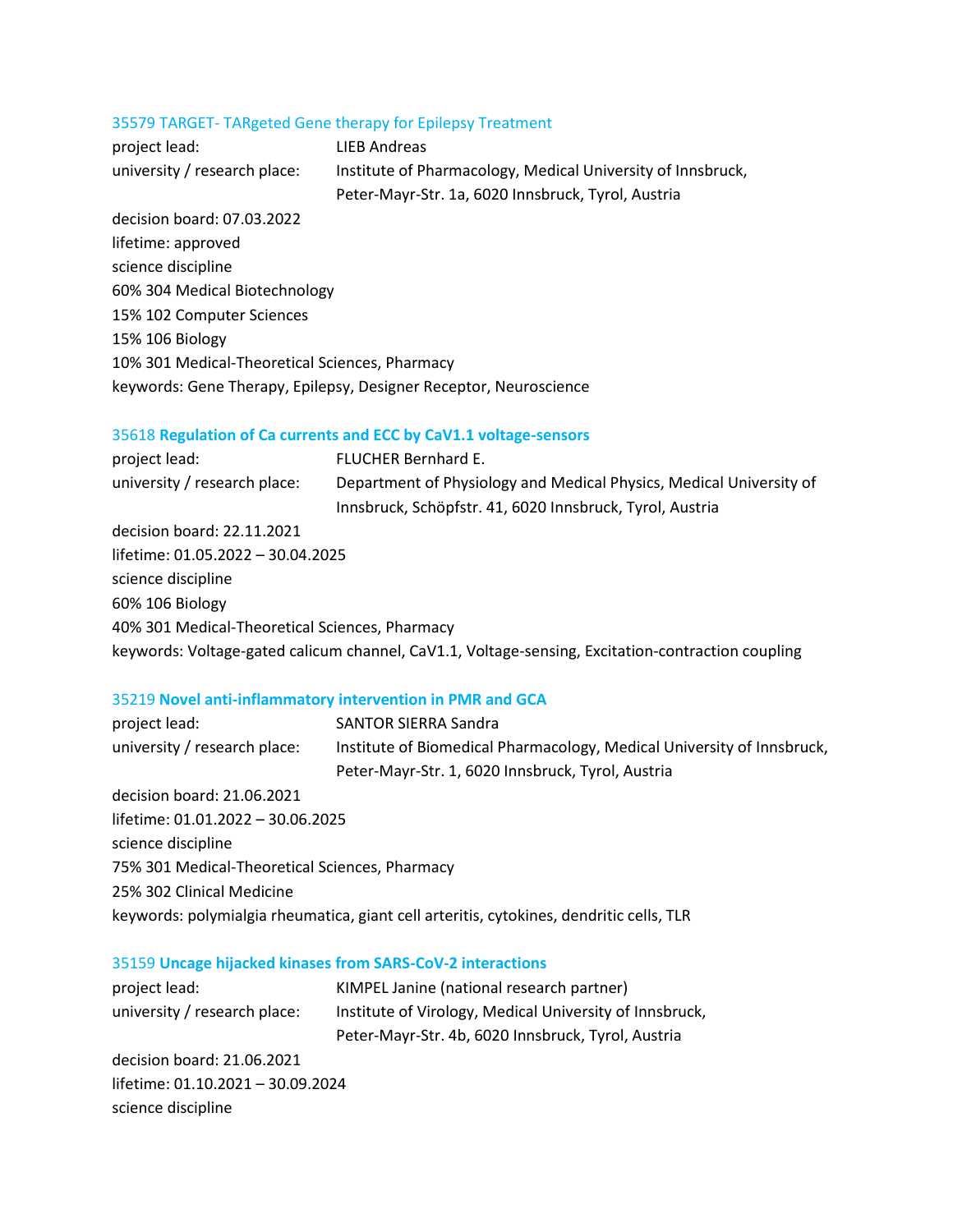50% 106 Biology 25% 301 Medical-Theoretical Sciences, Pharmacy 25% 104 Chemistry keywords: kinase, inhibitor, biosensor, omics

## 35148 **Inhibition principles of the SARS-CoV-2 proteases**

project lead: HOLM VON LAER Dorothee university / research place: Institute of Virology, Medical University of Innsbruck, Peter-Mayr-Str. 4b, 6020 Innsbruck, Tyrol, Austria decision board: 21.06.2021 lifetime: 15.09.2021 – 14.09.2024 science discipline 40% 303 Health Sciences 30% 104 Chemistry 20% 106 Biology 10% 206 Medical Engineering keywords: SARS-CoV-2 proteases, 3CLpro, PLpro, inhibition

## 35055 **COVID-19 in end-stage renal disease**

| project lead:                     | <b>KERSCHBAUM Julia</b>                                                                   |
|-----------------------------------|-------------------------------------------------------------------------------------------|
| university / research place:      | University Hospital for Internal Medicine IV, Medical University of                       |
|                                   | Innsbruck, Anichstr. 35, 6020 Innsbruck, Tyrol, Austria                                   |
| decision board: 21.06.2021        |                                                                                           |
| lifetime: 01.05.2022 - 30.04.2024 |                                                                                           |
| science discipline                |                                                                                           |
| 60% 302 Clinical Medicine         |                                                                                           |
| 40% 303 Health Sciences           |                                                                                           |
|                                   | keywords: COVID-19, SARS-CoV-2, Dialysis, Kidney transplantation, end-stage renal disease |

## 35053 **Involvement of Satb2 in cocaine relapse**

| project lead:                     | EL RAWAS Rana                                                                                                          |
|-----------------------------------|------------------------------------------------------------------------------------------------------------------------|
| university / research place:      | University Hospital for Psychology I, Medical University of Innsbruck,<br>Anichstr. 35, 6020 Innsbruck, Tyrol, Austria |
| decision board: 21.06.2021        |                                                                                                                        |
| lifetime: 06.01.2022 - 05.01.2025 |                                                                                                                        |
| science discipline                |                                                                                                                        |
| 100% 106 Biology                  |                                                                                                                        |
|                                   | keywords: SATB2, Relapse, Paraventricular thalamus, drug addiction, conditioned place preference, self-                |
| administration                    |                                                                                                                        |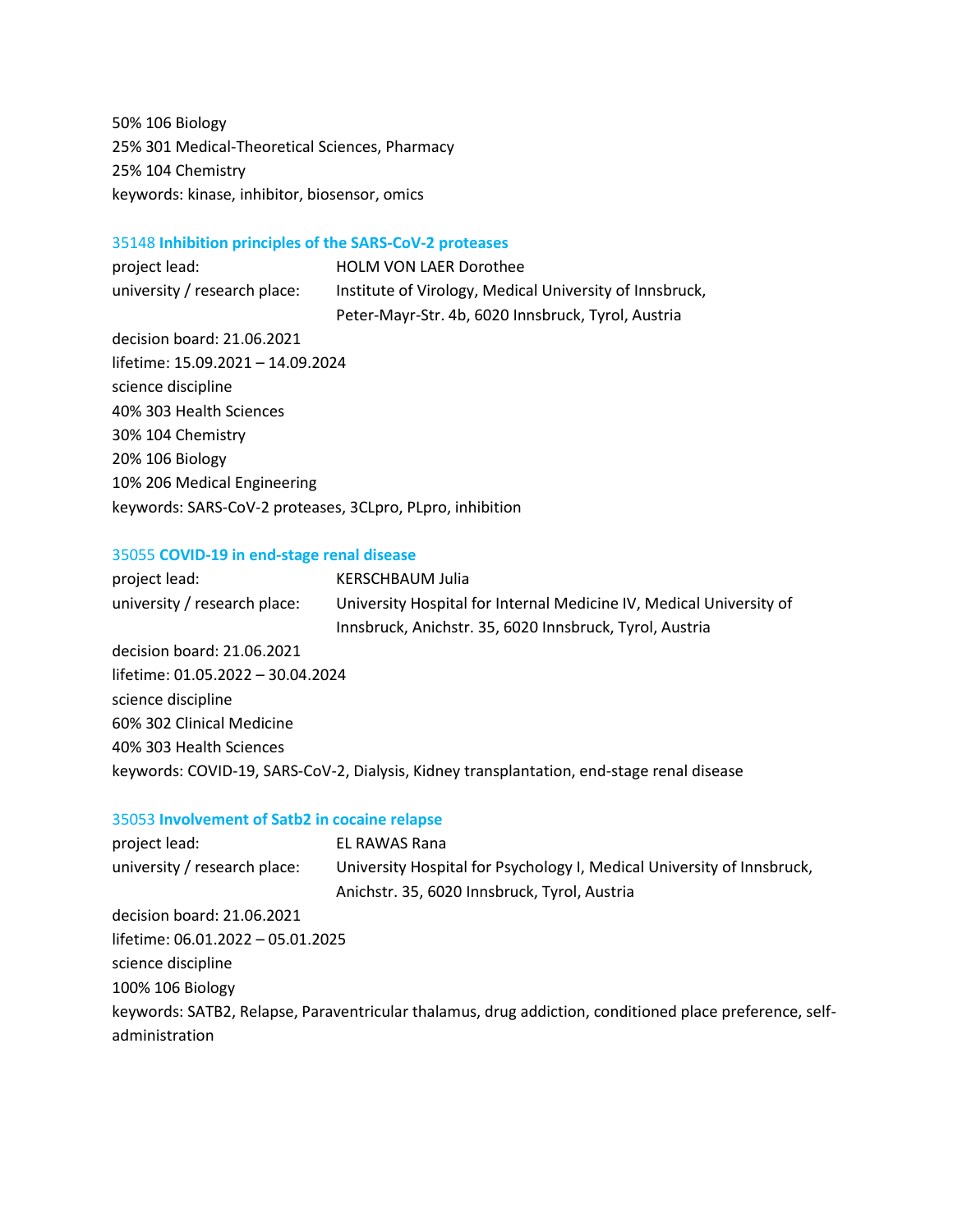## 34907 **Organelle specific rules for the self-assembly of ESCRT-III**

| project lead:                | TEIS David                                                            |
|------------------------------|-----------------------------------------------------------------------|
| university / research place: | Institute of Cell Biology, Biocenter Innsbruck, Medical University of |
|                              | Innsbruck, Innrain 80-82, 6020 Innsbruck, Tyrol Austria               |

decision board: 10.05.2021 lifetime: 01.07.2021 – 30.06.2024 science discipline 100% 106 Biology keywords ESCRT, endosome, plasma membrane, nuclear envelop

## 34802 **New PET tracer for imaging of functional liver reserve**

| project lead:                                  | <b>HAUBNER Roland</b>                                           |
|------------------------------------------------|-----------------------------------------------------------------|
| university / research place:                   | University Hospital for Nuclear Medicine, Medical University of |
|                                                | Innsbruck, Anichstr. 35, 6020 Innsbruck, Tyrol, Austria         |
| decision board: 10.05.2021                     |                                                                 |
| lifetime: 01.04.2021 - 03.10.2025              |                                                                 |
| science discipline                             |                                                                 |
| 50% 104 Chemistry                              |                                                                 |
| 40% 302 Clinical Medicine                      |                                                                 |
| 10% 301 Medical-Theoretical Sciences, Pharmacy |                                                                 |
|                                                | keywords PET Radiopharmacy Asialoglycoproteinreceptor Liver     |

## 34783 **MicroRNAs as predictive biomarkers for COVID-19**

| project lead:                | HACKL Hubert (national research partner)                                |
|------------------------------|-------------------------------------------------------------------------|
| university / research place: | Institute of Bioinformatics, Biocenter Innsbruck, Medical University of |
|                              | Innsbruck, Innrain 80-82, 6020 Innsbruck, Tyrol Austria                 |
| decision board: 08.03.2021   |                                                                         |
|                              |                                                                         |

lifetime: 01.07.2021 – 30.06.2024 science discipline 40% 302 Clinical Medicine 40% 102 Computer Sciences 20% 301 Medical-Theoretical Sciences, Pharmacy keywords COVID-19, prediction, microRNAs

## 34732 **Innovative radiolabelling strategies for CCK2R targeting**

| project lead:                                  | VON GUGGENBERG ZU RIEDHOFEN Elisabeth                           |
|------------------------------------------------|-----------------------------------------------------------------|
| university / project lead:                     | University Hospital for Nuclear Medicine, Medical University of |
|                                                | Innsbruck, Anichstr. 35, 6020 Innsbruck, Tyrol, Austria         |
| decision board: 10.05.2021                     |                                                                 |
| lifetime: 15.11.2021 - 14.11.2024              |                                                                 |
| science discipline                             |                                                                 |
| 70% 301 Medical-Theoretical Sciences, Pharmacy |                                                                 |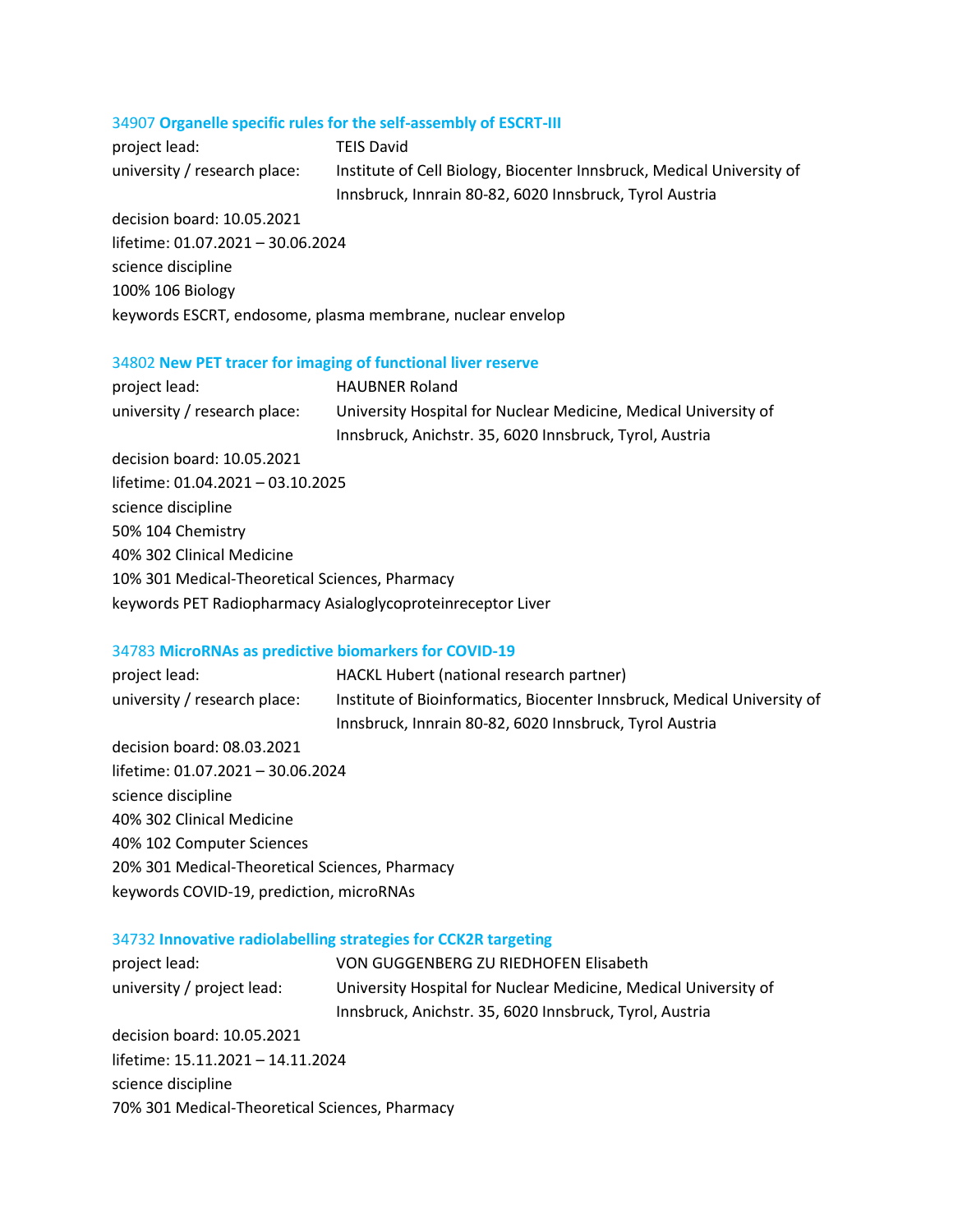## 30% 302 Clinical Medicine

keywords cholecystokinin-2 receptors, minigstrin, molecular imgaging, positron emission tomography, gallium-68, fluorine-18

# 34723 **Role of plasmalogens in ether lipid-associated pathologies**

| project lead:                                   | <b>WATSCHINGER Katrin</b>                                                                         |
|-------------------------------------------------|---------------------------------------------------------------------------------------------------|
| university / research place:                    | Institute of Biological Chemistry, Biocenter Innsbruck, Medical                                   |
|                                                 | University of Innsbruck, Innrain 80-82, 6020 Innsbruck, Tyrol, Austria                            |
| decision board: 08.03.2021                      |                                                                                                   |
| lifetime: 01.06.2021 - 31.05.2025               |                                                                                                   |
| science discipline                              |                                                                                                   |
| 100% 301 Medical-Theoretical Sciences, Pharmacy |                                                                                                   |
|                                                 | keywords lipid metabolism, rhizomelic chrondrodysplasia punctata, plasmalogen, ether phospholipid |

# 34574 **Regulation of phospholipid remodeling in mitochondria**

| project lead:                                  | <b>KELLER Markus</b>                                                                                 |
|------------------------------------------------|------------------------------------------------------------------------------------------------------|
| university / research place:                   | Institute of Human Genetics, Medical University of Innsbruck,                                        |
|                                                | Schöpfstr. 24, 6020 Innsbruck, Tyrol, Austria                                                        |
| decision board: 10.05.2021                     |                                                                                                      |
| lifetime: approved                             |                                                                                                      |
| science discipline                             |                                                                                                      |
| 50% 106 Biology                                |                                                                                                      |
| 25% 102 Computer Sciences                      |                                                                                                      |
| 25% 301 Medical-Theoretical Sciences, Pharmacy |                                                                                                      |
|                                                | keywords Phospholipid metabolism, Mitochondrial function, Structural variability, Mass spectrometry, |
| Mitochondrial diseases, Compartmentalisation   |                                                                                                      |

# 34403 **Post-operative cognitive dysfunction and the gut microbiome**

| project lead:                                  | <b>KRESS Michaela</b>                                                                               |
|------------------------------------------------|-----------------------------------------------------------------------------------------------------|
| university / research place                    | Institute of Physiology, Medical University of Innsbruck, Schöpfstr. 41,                            |
|                                                | 6020 Innsbruck, Tyrol, Austria                                                                      |
| decision board: 08.03.2021                     |                                                                                                     |
| lifetime: 15.04.2021 - 14.04.2025              |                                                                                                     |
| science discipline                             |                                                                                                     |
| 50% 301 Medical-Theoretical Sciences, Pharmacy |                                                                                                     |
| 50% 302 Clinical Medicine                      |                                                                                                     |
|                                                | keywords POCD, medial prefrontal cortex, enteric neuron, pain, interleukin-6 signal transducer, gut |
| microbiome                                     |                                                                                                     |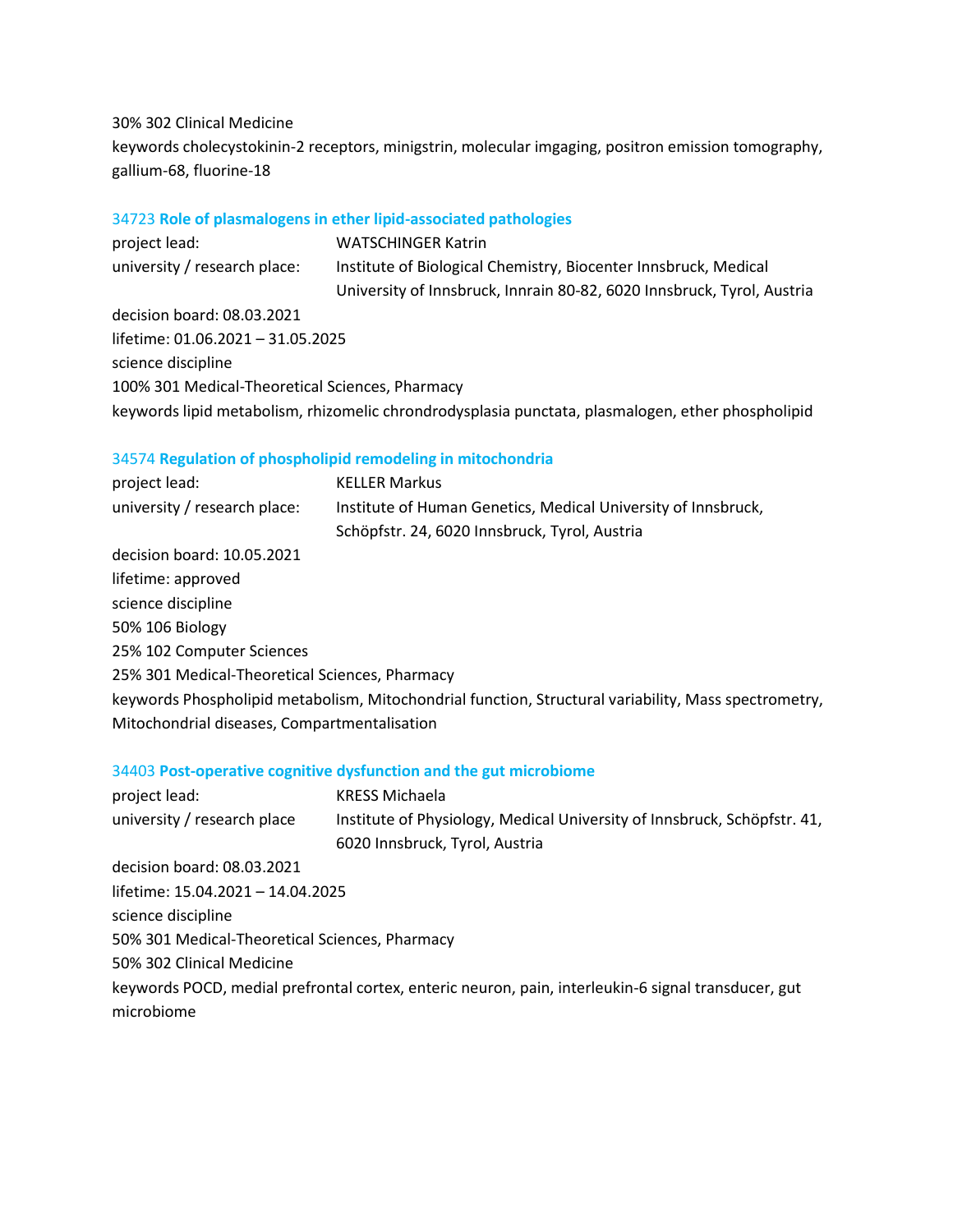## 34368 **Assessing the role of PKD family members for T cell function**

| Project lead:               | <b>BELLAIRE-SIEGMUND Kerstin</b>                                |
|-----------------------------|-----------------------------------------------------------------|
| University / research place | Department for Genetics and Pharmacology, Medical University of |
|                             | Innsbruck, Peter Mayr Str. 1a, 6020 Innsbruck, Tyrol, Austria   |
| Decision board: 08.03.2021  |                                                                 |

Lifetime: 01.06.2021 – 31.05.2025 Science discipline 100% 301 Medical-Theoretical Sciences, Pharmacy keywords Immunology, Inflammation, Tumor Immunity, T lymphocyte activation, Protein Kinase D

## 34320 **Role of NPY in the integration of fear and food intake**

| <b>TASAN Ramon Osman</b>                                               |
|------------------------------------------------------------------------|
| Institute of Pharmacology, Medical University of Innsbruck,            |
| Peter-Mayr-Str. 1a, 6020 Innsbruck, Tyrol, Austria                     |
|                                                                        |
| lifetime: 01.11.2021 - 31.10.2025                                      |
|                                                                        |
| 100% 301 Medical-Theoretical Sciences, Pharmacy                        |
| keywords Neuropeptide, Neuropeptid Y, NPY, amygdala, Fear, Food intake |
|                                                                        |

## P34132 **DNA as template for ribosomal translation?**

| project lead:                     | <b>ERLACHER Matthias</b>                                               |
|-----------------------------------|------------------------------------------------------------------------|
| university / research place       | Institute of Gnomics and RNomics, Biocenter Innsbruck, Medical         |
|                                   | University of Innsbruck, Innrain 80-82, 6020 Innsbruck, Tyrol, Austria |
| decision board: 23.11.2020        |                                                                        |
| lifetime: 01.02.2021 - 31.01.2024 |                                                                        |
| science discipline                |                                                                        |
| 100% 106 Biology                  |                                                                        |
|                                   | keywords translation, ribosome, protein synthesis, synthetic biology   |
|                                   |                                                                        |

## 34070 **Treating SARS-CoV-2 infection in human 3D respiratory models**

| project lead:                                  | <b>POSCH Wilfried</b>                                          |
|------------------------------------------------|----------------------------------------------------------------|
| university / research place:                   | Department of Hygiene, Microbiology and Public Health, Medical |
|                                                | University of Innsbruck, Schöpfstr. 42, 6020 Innsbruck         |
| decision board: 20.07.2020                     |                                                                |
| lifetime: 01.10.2020 - 30.09.2024              |                                                                |
| science discipline                             |                                                                |
| 30% 303 Health Sciences                        |                                                                |
| 30% 301 Medical-Theoretical Sciences, Pharmacy |                                                                |
| 30% 106 Biology                                |                                                                |
| 10% 304 Medical Biotechnology                  |                                                                |
|                                                |                                                                |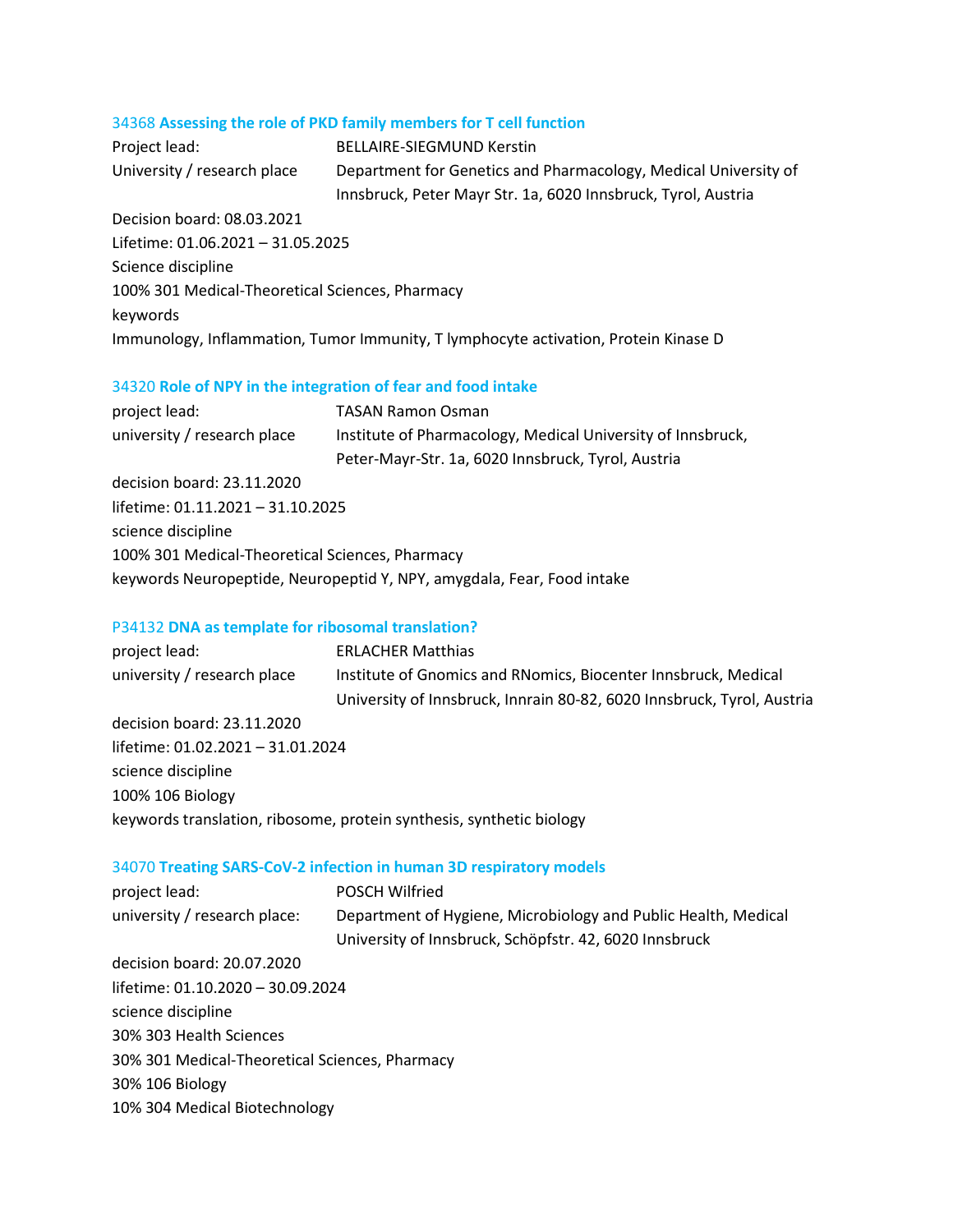# keywords SARS-CoV-2, COVID19, respiratory system, human, immunity

## 33936 **The role of 5-methylcytosine in mammalian mRNA**

| project lead:                     | LUSSER Alexandra                                                                            |
|-----------------------------------|---------------------------------------------------------------------------------------------|
| university / research place:      | Institute of Molecular Biology, Biocenter Innsbruck, Innsbruck Medical                      |
|                                   | University, Innrain 80-82, 6020 Innsbruck, Tyrol, Austria                                   |
| decision board: 28.09.2020        |                                                                                             |
| lifetime: 01.03.2021 - 28.02.2025 |                                                                                             |
| science discipline                |                                                                                             |
| 100% 106 Biology                  |                                                                                             |
|                                   | keywords RNA modification, 5-methylcytosine, epitranscriptomics, RNA modifying enzymes, RNA |
| chemistry                         |                                                                                             |

## 33855 **Immunotherapy of cancer with Langerin-ligand liposomes**

| project lead:                                  | <b>STOITZNER Patrizia</b>                                                                    |
|------------------------------------------------|----------------------------------------------------------------------------------------------|
| university / research place:                   | University Hospital for Dermatology, Venerology and Allergology,                             |
|                                                | Innsbruck Medical University, Anichstr. 35, 6020 Innsbruck, Tyrol Austria                    |
| decision board: 28.09.2020                     |                                                                                              |
| lifetime: 01.12.2020 - 30.11.2024              |                                                                                              |
| science discipline                             |                                                                                              |
| 80% 301 Medical-Theoretical Sciences, Pharmacy |                                                                                              |
| 20% 302 Clinical Medicine                      |                                                                                              |
|                                                | keywords Langerhans cells, immunotherapy, melanoma, Langerin, nanovaccines, T cell responses |

# 33776 **Dissecting the functions of multiple interactions of STAC3**

| project lead:                                  | <b>CAMPIGLIO Marta</b>                                                                           |
|------------------------------------------------|--------------------------------------------------------------------------------------------------|
| university / research place:                   | Institute of Physiology, Medical University of Innsbruck, Schöpfstr. 41,                         |
|                                                | 6020 Innsbruck, Tyrol Austria                                                                    |
| decision board: 11.05.2020                     |                                                                                                  |
| lifetime: 01.03.2021 - 29.02.2024              |                                                                                                  |
| science discipline:                            |                                                                                                  |
| 80% 301 Medical-Theoretical Sciences, Pharmacy |                                                                                                  |
| 20% 106 Biology                                |                                                                                                  |
|                                                | keywords STAC3, Excitation-contraction coupling, skeletal muscle, voltage-gated calcium channels |

# 33727 **Neurokinin B in emotional and metabolic processing**

| <b>TASAN Ramon Osman</b>                                    |  |
|-------------------------------------------------------------|--|
| Institute of Pharmacology, Medical University of Innsbruck, |  |
| Peter-Mayr-Str. 1a, 6020 Innsbruck, Tyrol, Austria          |  |
|                                                             |  |
| lifetime: 01.12.2020 - 30.11.2024                           |  |
|                                                             |  |
|                                                             |  |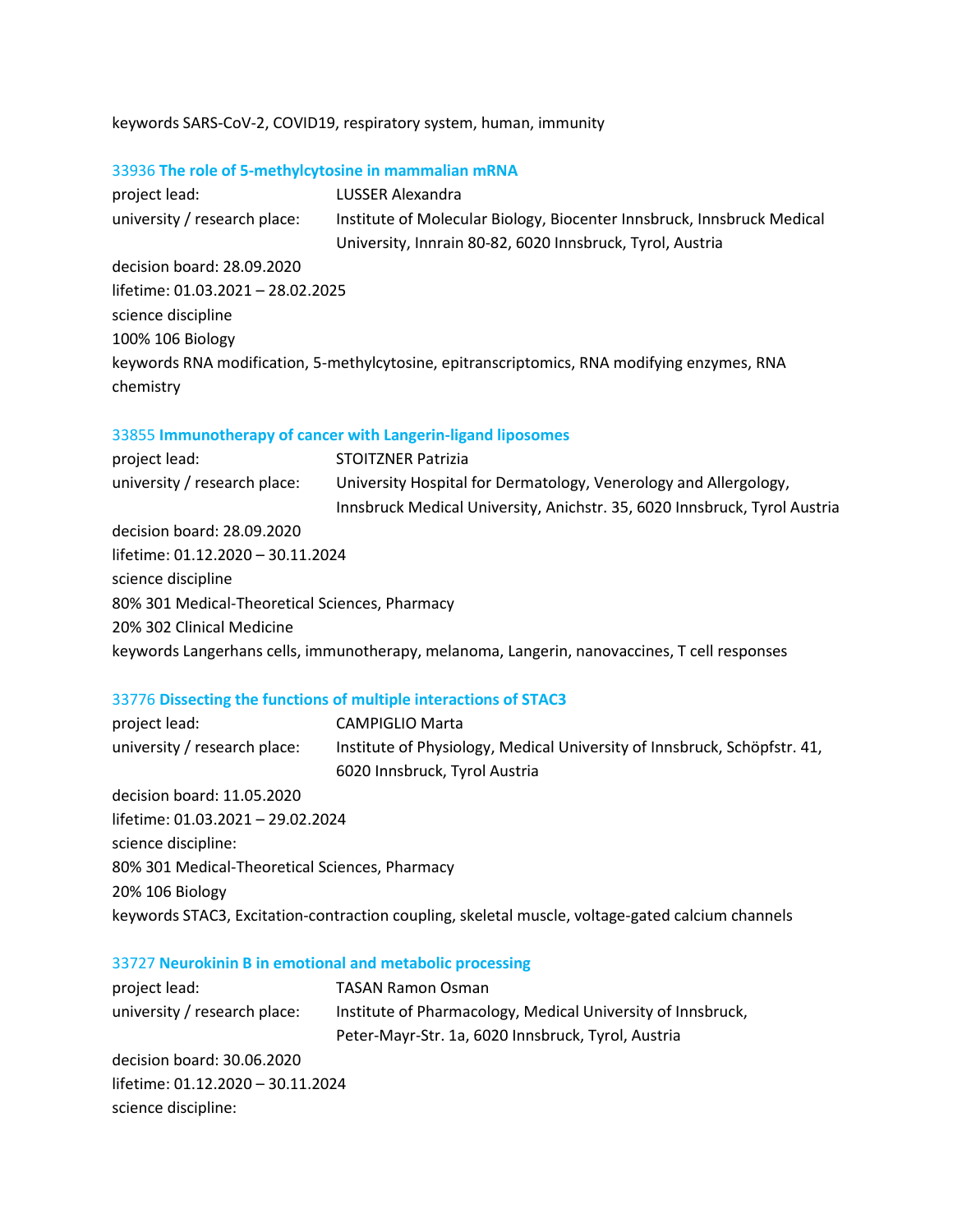80% 301 Medical-Theoretical Sciences, Pharmacy 20% 106 Biology keywords Neuropeptide, Neurokinin B, fear, anxiety, amygdala, feeding

## 33640 **The ATP receptor P2Y11 engages nonapoptotic functions of Fas**

project lead: THURNHER Martin university / research place: University Hospital for Urology, Medical University of Innsbruck, Anichstr. 35, 6020 Innsbruck, Tyrol, Austria

decision board: 11.05.2020 lifetime: 15.07.2020 – 14.07.2023 science discipline: 40% 302 Clinical Medicine 40% 106 Biology 20% 301 Medical-Theoretical Sciences, Pharmacy keywords P2Y11, ATP, CD95, NR4A1, Survival, IL-7R

## 33510 **HIV-C escapes Restriction not Sensing in DCs**

| project lead:                                  | <b>WILFLINGSEDER Doris</b>                                                          |
|------------------------------------------------|-------------------------------------------------------------------------------------|
| university / research place:                   | Department of Hygiene, Microbiology and Public Health, Medical                      |
|                                                | University of Innsbruck, Schöpfstr. 42, 6020 Innsbruck                              |
| decision board: 09.03.2020                     |                                                                                     |
| lifetime: 01.06.2020 - 31.05.2024              |                                                                                     |
| science discipline:                            |                                                                                     |
| 65% 301 Medical-Theoretical Sciences, Pharmacy |                                                                                     |
| 35% 106 Biology                                |                                                                                     |
|                                                | keywords HIV-1, Dendritische Zellen, Restriktionsmechanismen, Immunologie, Therapie |

## 33411 Improving axon regeneration in the peripheral nervous system

| project lead:                                               | SCHWEIGREITER Rüdiger                                                   |
|-------------------------------------------------------------|-------------------------------------------------------------------------|
| university / research place:                                | Institute of Neurobiochemistry, Biocenter Innsbruck, Medical University |
|                                                             | of Innsbruck, Innrain 80-82, 6020 Innsbruck, Tyrol, Austria             |
| decision board: 11.05.2020                                  |                                                                         |
| lifetime: 15.02.2021 - 14.02.2024                           |                                                                         |
| science discipline:                                         |                                                                         |
| 70% 106 Biology                                             |                                                                         |
| 20% 301 Medical-Theoretical Sciences, Pharmacy              |                                                                         |
| 10% 206 Medical Engineering                                 |                                                                         |
| keywords neurons, axons, regeneration, peripheral nerves, i |                                                                         |
|                                                             |                                                                         |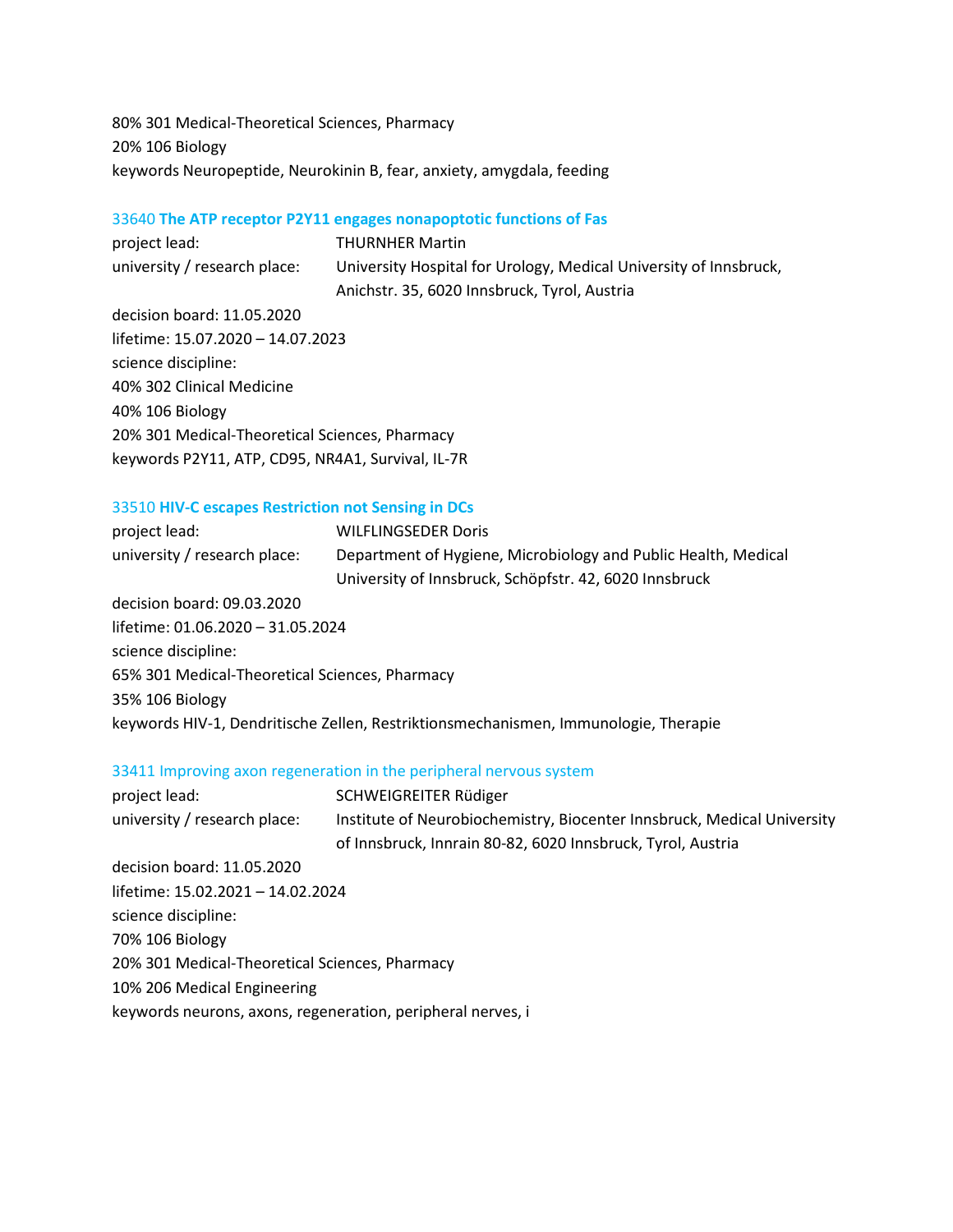# 33333 **Lipid peroxidation as driver of cardiolipin remodeling**

| project lead:                                  | <b>KELLER Markus</b>                                                                               |
|------------------------------------------------|----------------------------------------------------------------------------------------------------|
| university / research place:                   | Institute of Human Genetics, Medical University of Innsbruck,                                      |
|                                                | Peter-Mayr-Str. 1, 6020 Innsbruck, Tyrol, Austria                                                  |
| decision board: 09.03.2020                     |                                                                                                    |
| lifetime: 01.06.2020 - 31.05.2023              |                                                                                                    |
| science disciplines:                           |                                                                                                    |
| 75% 301 Medical-Theoretical Sciences, Pharmacy |                                                                                                    |
| 25% 102 Computer Sciences                      |                                                                                                    |
|                                                | keywords Mitochondrial diseases, Mitochondrial membrane, Lipid peroxidation, Tafazzin, Lipidomics, |
| Cardiolipin homeostasis                        |                                                                                                    |

# 33270 **Role of calcium channels in presynaptic differentiation**

| project lead:                                  | FLUCHER Bernhard E.                                                                                                               |
|------------------------------------------------|-----------------------------------------------------------------------------------------------------------------------------------|
| university / research place:                   | Department of Physiology and Medical Physics, Medical University of<br>Innsbruck, Schöpfstraße 41, 6020 Innsbruck, Tyrol, Austria |
| decision board: 13.09.2019                     |                                                                                                                                   |
| lifetime: 01.11.2019 - 30.04.2023              |                                                                                                                                   |
| science discipline:                            |                                                                                                                                   |
| 60% 106 Biology                                |                                                                                                                                   |
| 40% 301 Medical-Theoretical Sciences, Pharmacy |                                                                                                                                   |
|                                                | keywords Neuromuscular junction, Voltage-gated calcium channels, Synapse formation, Ca2+ channel,                                 |
| Cav1.1                                         |                                                                                                                                   |

# 33249 **The effect of human embryo spent media on dendritic cells**

| project lead:                                             | <b>TOLLINGER Susanne</b>                                                                         |
|-----------------------------------------------------------|--------------------------------------------------------------------------------------------------|
| university / research place:                              | University Hospital of Gynaecological Endocrinology and Reproductive                             |
|                                                           | Medicine, Medical University of Innsbruck, Anichstr. 35, 6020 Innsbruck,                         |
|                                                           | Tyrol, Austria                                                                                   |
| decision board: 09.03.2020                                |                                                                                                  |
| lifetime: 01.05.2020 - 31.08.2022                         |                                                                                                  |
| science discipline:                                       |                                                                                                  |
| 60% 302 Clinical Medicine                                 |                                                                                                  |
| 40% 301 Medical-Theoretical Sciences, Pharmacy            |                                                                                                  |
|                                                           | keywords reproductive immunology, embryo implantation, recurrent spontaneous abortion, recurrent |
| implantation failure, maternal tolerance, dendritic cells |                                                                                                  |

# 33225 **Dendritic complexity regulation by phospho-S1928 of CaV1.2**

| project lead:               | DI BIASE Valentina                                                      |
|-----------------------------|-------------------------------------------------------------------------|
| university / research place | Institute of Molecular and Cellular Pharmacology, Medical University of |
|                             | Innsbruck, Peter-Mayr-Str. 1, 6020 Innsbruck, Tyrol, Austria            |
| decision board: 25.11.2019  |                                                                         |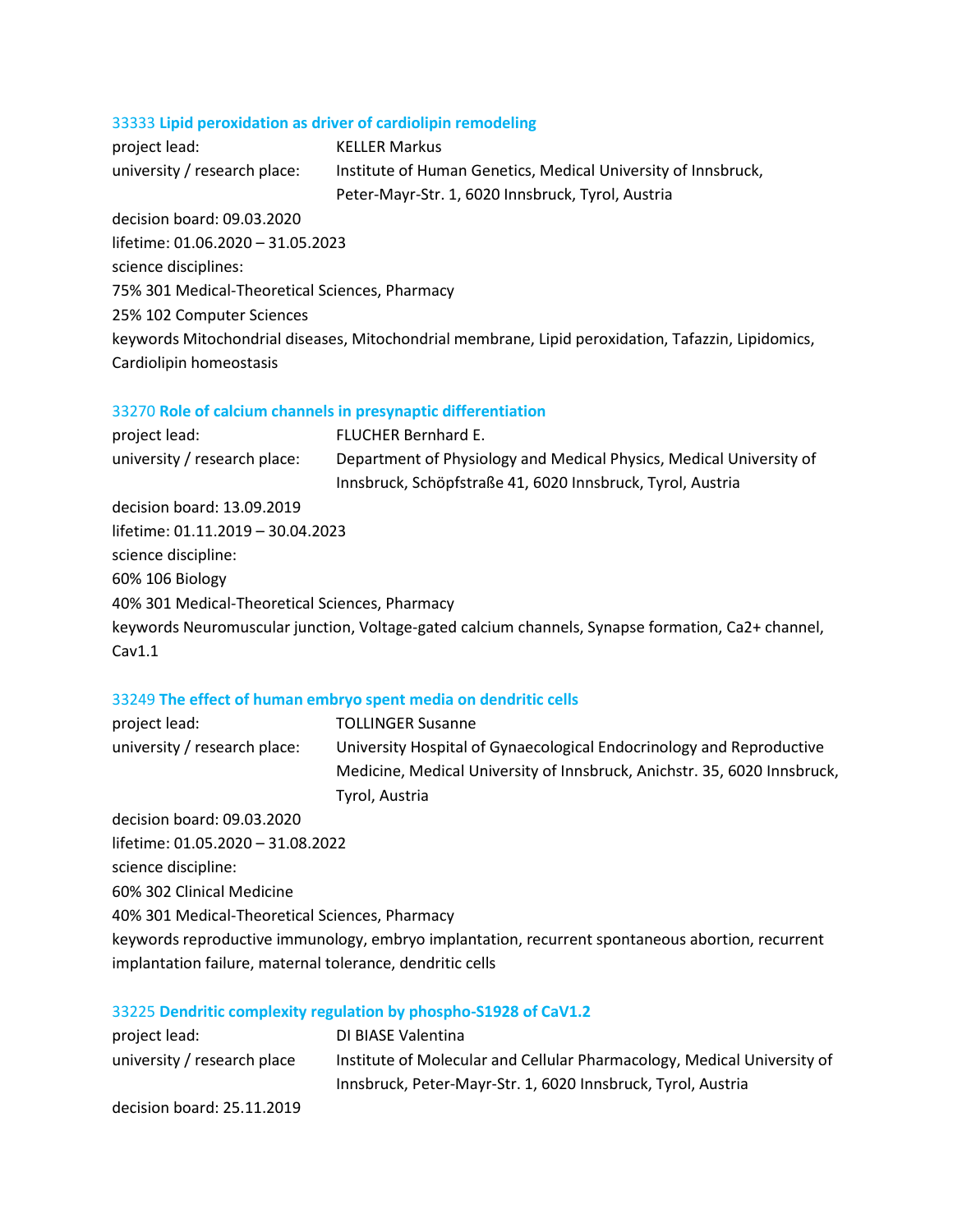lifetime: 13.01.2020 – 12.07.2024 science discipline: 55% 301 Medical-Theoretical Sciences, Pharmacy 45% 106 Biology keywords Serine 1928, CaV1.2, L-VGCCs, morphology, neuron, dendritic complexity

## 33222 **Designer Receptor Gene Therapy constructed for Parkinson´s**

| project lead:                                                               | LIEB Andreas                                                |  |
|-----------------------------------------------------------------------------|-------------------------------------------------------------|--|
| university / research place:                                                | Institute of Pharmacology, Medical University of Innsbruck, |  |
|                                                                             | Peter-Mayr-Str. 1a, 6020 Innsbruck, Tyrol, Austria          |  |
| decision board: 09.03.2020                                                  |                                                             |  |
| lifetime: 01.09.2020 - 31.08.2024                                           |                                                             |  |
| science discipline:                                                         |                                                             |  |
| 60% 304 Medical Biotechnology                                               |                                                             |  |
| 30% 301 Medical-Theoretical Sciences, Pharmacy                              |                                                             |  |
| 10% 102 Computer Sciences                                                   |                                                             |  |
| keywords Neuroscience, Gene Therapy, Designer Receptor, Parkinson's Disease |                                                             |  |

## 33070 **Epithelial autophagy as rheostat of intestinal inflammation**

| project lead:                                       | ADOLPH Timon E.                                                                                 |
|-----------------------------------------------------|-------------------------------------------------------------------------------------------------|
| university / research place:                        | University Hospital for Internal Medicine, Medical University of                                |
|                                                     | Innsbruck, Anichstraße 35, 6020 Innsbruck, Tyrol, Austria                                       |
| decision board: 25.11.2019                          |                                                                                                 |
| lifetime: 01.01.2020 - 31.12.2022                   |                                                                                                 |
| science discipline:                                 |                                                                                                 |
| 70% 301 Medical-Theoretical Sciences, Pharmacy      |                                                                                                 |
| 30% 302 Clinical Medicine                           |                                                                                                 |
|                                                     | keywords Lipid peroxidation, Chronisch entzündliche Darmerkrankungen, Glutathione peroxidase 4, |
| Metabole Inflammation, ATG16L1-mediierte Autophagie |                                                                                                 |

## 33062 **The iron storage protein ferritin in bacterial infection**

| project lead:                                  | <b>MITTERSTILLER Anna-Maria</b>                                     |  |
|------------------------------------------------|---------------------------------------------------------------------|--|
| university / research place:                   | University Hospital for Internal Medicine II, Medical University of |  |
|                                                | Innsbruck, Anichstraße 35, 6020 Innsbruck, Tyrol, Austria           |  |
| decision board: 30.09.2019                     |                                                                     |  |
| lifetime: 01.01.2020 - 31.12.2023              |                                                                     |  |
| science discipline:                            |                                                                     |  |
| 45% 303 Health Sciences                        |                                                                     |  |
| 40% 301 Medical-Theoretical Sciences, Pharmacy |                                                                     |  |
| 15% 302 Clinical Medicine                      |                                                                     |  |
|                                                | keywords infection, bacteremia, iron, macrophage, sepsis, Ferritin  |  |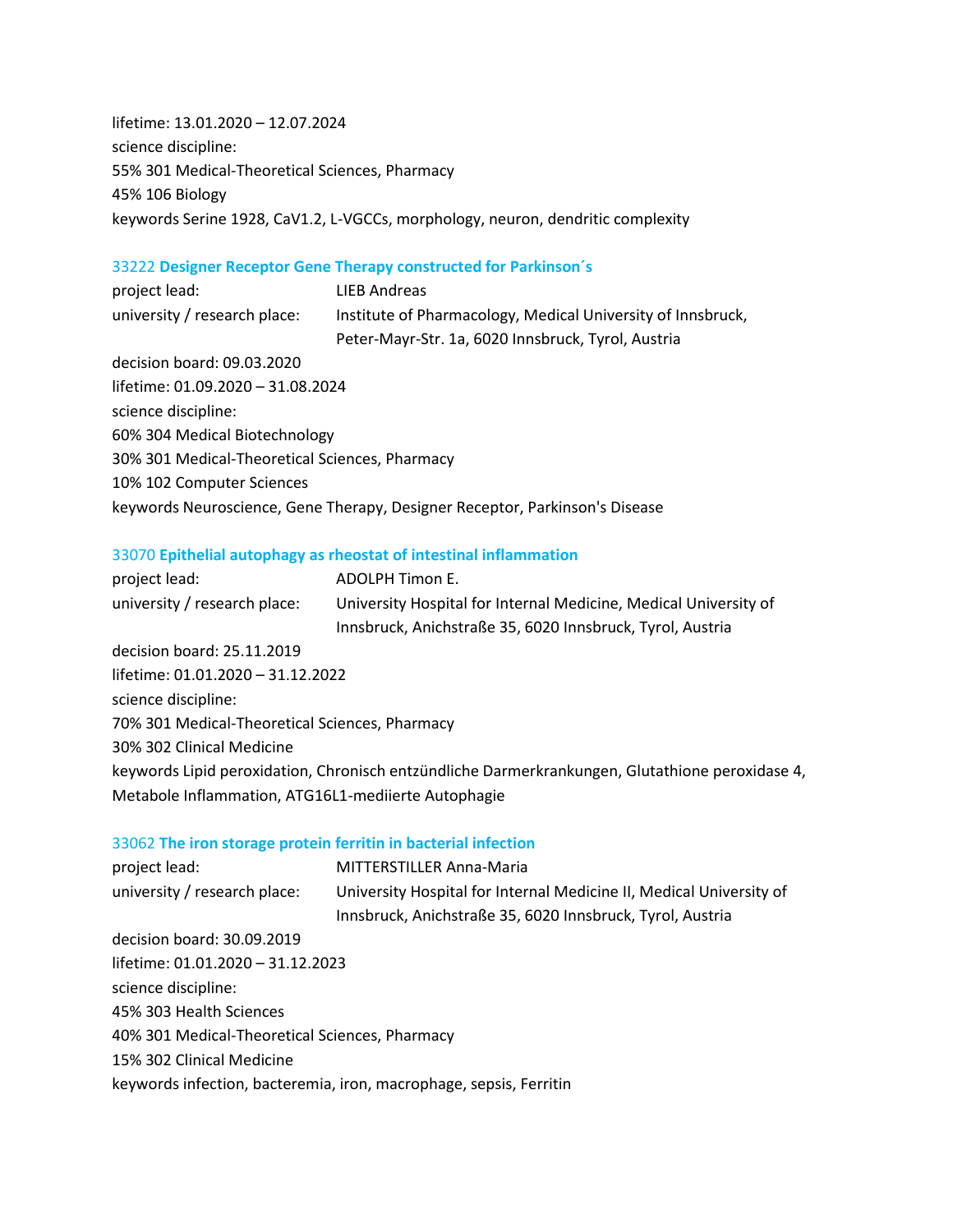## 33027 **SATB2 regulation of neuronal nuclear architecture**

project lead: APOSTOLOVA Galina university / research place: Joint Institute for Neuroscience, Medical University of Innsbruck, Innrain 66, 6020 Innsbruck, Tyrol, Austria decision board: 09.03.2020 lifetime: 19.10.2020 – 18.10.2023 science discipline: 80% 106 Biology 10% 102 Computer Sciences 10% 301 Medical-Theoretical Sciences, Pharmacy keywords activity-dependent transcription, cortical neuron, HiC, spatial genome organization, chromatin, nuclear lamina

## 32850 **SATB2-dependent mechanisms in human cognitive ability**

| <b>DECHANT Georg</b>                                                                  |
|---------------------------------------------------------------------------------------|
| Joint Institute for Neuroscience, Medical University of Innsbruck,                    |
| Innrain 66, 6020 Innsbruck, Tyrol, Austria                                            |
|                                                                                       |
| lifetime: 15.01.2020 - 14.07.2024                                                     |
|                                                                                       |
|                                                                                       |
| 20% 301 Medical-Theoretical Sciences, Pharmacy                                        |
|                                                                                       |
| keywords cognition, gene regulation, chromatin architecture, disease model, neocortex |
|                                                                                       |

#### 32821 **Toll-like receptor 3 mediates Calcific Aortic Valve Disease**

| project lead:                                  | GOLLMANN-TEPEKÖYLÜ Can                                                                                       |
|------------------------------------------------|--------------------------------------------------------------------------------------------------------------|
| university / research place:                   | Department of Cardiac Surgery, Medical University of Innsbruck,                                              |
|                                                | Anichstraße 35, 6020 Innsbruck, Tyrol, Austria                                                               |
| decision board: 24.06.2019                     |                                                                                                              |
| lifetime: 01.09.2019 - 29.02.2024              |                                                                                                              |
| science discipline:                            |                                                                                                              |
| 67% 302 Clinical Medicine                      |                                                                                                              |
| 33% 301 Medical-Theoretical Sciences, Pharmacy |                                                                                                              |
|                                                | keywords cardiac surgery, valvular heart disease, calcification, toll-like receptor 3, calcific aortic valve |
| disease                                        |                                                                                                              |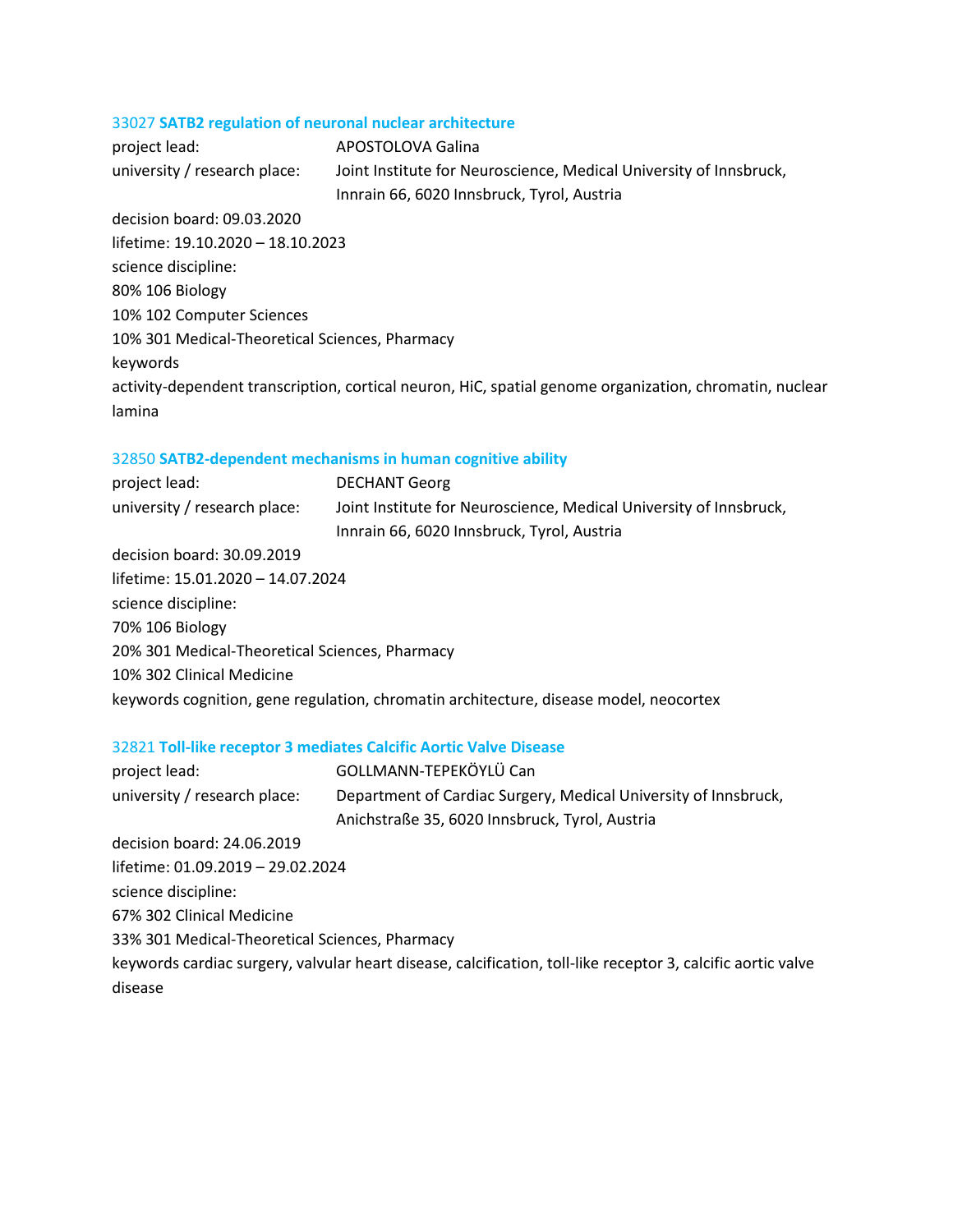# 32755 **miRNA:mRNA interactions at the level of a single target gene**

| project lead:                                  | LABI Verena                                                            |
|------------------------------------------------|------------------------------------------------------------------------|
| university / research place:                   | Institute of Developmental Immunology, Biocenter Innsbruck, Medical    |
|                                                | University of Innsbruck, Innrain 80-82, 6020 Innsbruck, Tyrol, Austria |
| decision board: 25.11.2019                     |                                                                        |
| lifetime: 01.03.2020 - 29.02.2024              |                                                                        |
| science discipline:                            |                                                                        |
| 60% 301 Medical-Theoretical Sciences, Pharmacy |                                                                        |
| 40% 106 Biology                                |                                                                        |

# keywords BIM, apoptosis, miR-17~92, B cells

# 32699 **Epitope specificity of MOG antibodies**

| project lead:                                             | <b>REINDL Markus</b>                                                |
|-----------------------------------------------------------|---------------------------------------------------------------------|
| university / research place:                              | University Hospital for Neurology, Medical University of Innsbruck, |
|                                                           | Anichstraße 35, 6020 Innsbruck, Tyrol, Austria                      |
| decision board: 24.06.2019                                |                                                                     |
| lifetime: 01.09.2019 - 31.08.2023                         |                                                                     |
| science discipline:                                       |                                                                     |
| 80% 301 Medical-Theoretical Sciences, Pharmacy            |                                                                     |
| 10% 302 Clinical Medicine                                 |                                                                     |
| 10% 106 Biology                                           |                                                                     |
| keywords Epitope specificity, MOG, autoantibody, Antibody |                                                                     |

# 32612 **Mitochondrial-like tRNAs as splicing regulators**

| project lead:                     | HÜTTENHOFER Alexander                                                           |
|-----------------------------------|---------------------------------------------------------------------------------|
| university / research place:      | Division of Genomics & RNomics, Biocenter Innsbruck, Medical                    |
|                                   | University of Innsbruck, Innrain 80-82, 6020 Innsbruck, Tyrol, Austria          |
| decision board: 13.05.2019        |                                                                                 |
| lifetime: 01.10.2019 - 30.09.2023 |                                                                                 |
| science discipline:               |                                                                                 |
| 70% 106 Biology                   |                                                                                 |
| 30% 102 Computer Sciences         |                                                                                 |
|                                   | keywords Mitochondrial tRNAs, alternative splicing, splicing enhancer, intronic |

# 32608 **Structure-function analyses of the BORC**

| HUBER Lukas A.                                                       |  |  |
|----------------------------------------------------------------------|--|--|
| Biocenter Innsbruck, Medical University of Innsbruck, Innrain 80-82, |  |  |
| 6020 Innsbruck, Tyrol, Austria                                       |  |  |
|                                                                      |  |  |
| lifetime: 01.07.2019 - 30.06.2023                                    |  |  |
|                                                                      |  |  |
|                                                                      |  |  |
|                                                                      |  |  |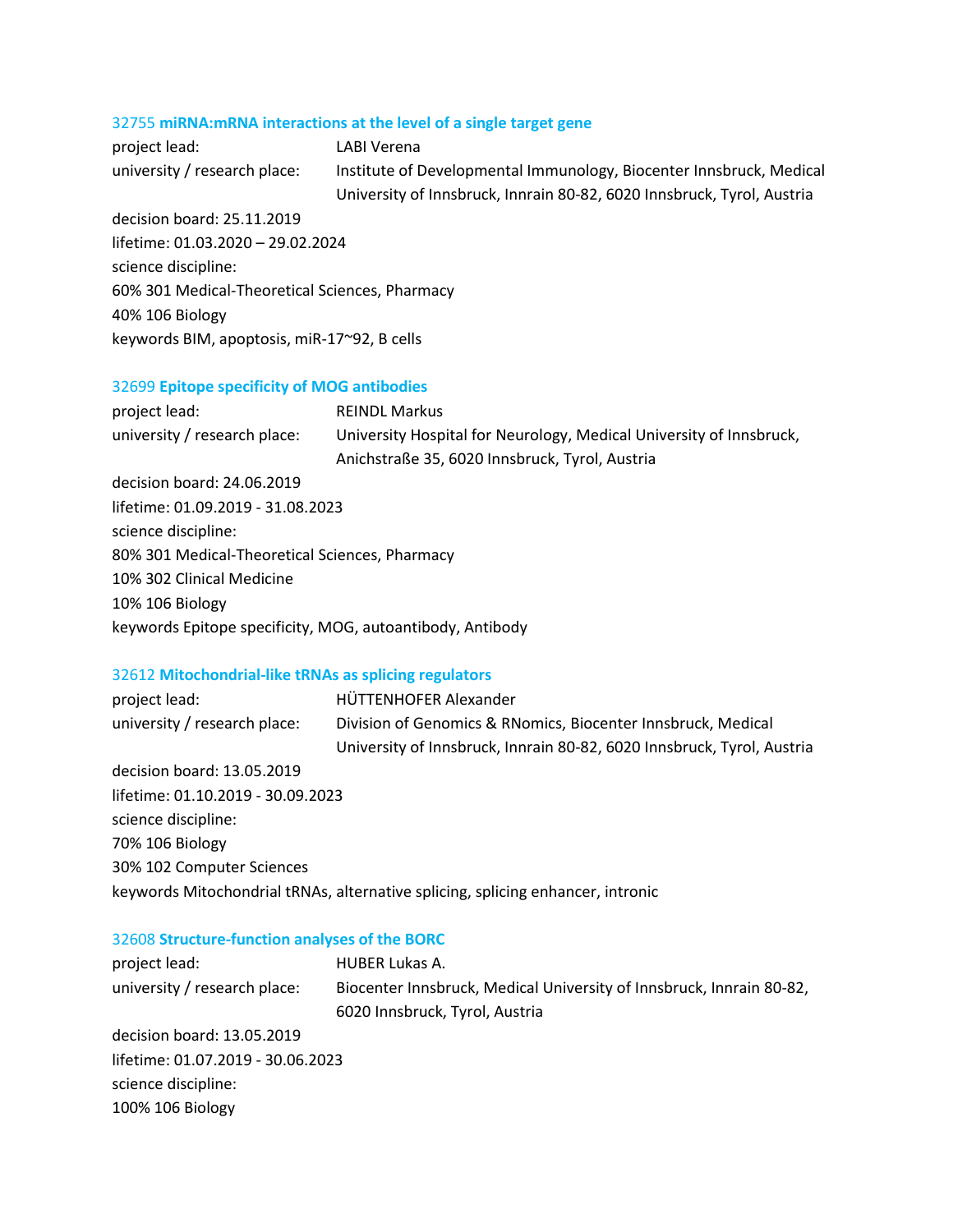keywords Arl8b, lysosome, late endosome, BORC, LAMTOR, endosomal positioning and biogenesis

# 32558 **Spreading of Alzheimer pathology in organotypic brain slices**

| project lead:                                                                           | <b>HUMPEL Christian</b>                                              |  |
|-----------------------------------------------------------------------------------------|----------------------------------------------------------------------|--|
| university / research place:                                                            | University Hospital for Psychiatry, Medical University of Innsbruck, |  |
|                                                                                         | Anichstraße 35, 6020 Innsbruck, Tyrol, Austria                       |  |
| decision board: 30.09.2019                                                              |                                                                      |  |
| lifetime: 01.04.2020 - 31.03.2024                                                       |                                                                      |  |
| science discipline:                                                                     |                                                                      |  |
| 100% 301 Medical-Theoretical Sciences, Pharmacy                                         |                                                                      |  |
| keywords spreading, inflammation, beta-amyloid, organotypic brain slice, tau, Alzheimer |                                                                      |  |

# 32488 **Repeat cIMT measurement for predicting cardiovascular events**

| project lead:                     | <b>WILLEIT Peter</b>                                                                                                       |
|-----------------------------------|----------------------------------------------------------------------------------------------------------------------------|
| university / research place:      | Department of Neurology & Neurosurgery, Medical University of<br>Innsbruck, Anichstraße 35, 6020 Innsbruck, Tyrol, Austria |
| decision board: 30.09.2019        |                                                                                                                            |
| lifetime: 01.12.2019 - 31.05.2023 |                                                                                                                            |
| science discipline:               |                                                                                                                            |
| 60% 303 Health Sciences           |                                                                                                                            |
| 20% 302 Clinical Medicine         |                                                                                                                            |
| 20% 101 Mathematics               |                                                                                                                            |
|                                   | keywords Prospective studies, Atherosclerosis, Big data, Epidemiology, Prevention, Meta-analysis                           |

# 32329 **Intrinsic azole resistance in mucormycetes**

| project lead:                     | LACKNER Michaela                                                                            |
|-----------------------------------|---------------------------------------------------------------------------------------------|
| university / research place:      | Department of Hygiene, Microbiology and Social Medicine, Innsbruck                          |
|                                   | Medical University, Schöpfstr. 41, 6020 Innsbruck, Tyrol, Austria                           |
| decision board: 11.03.2019        |                                                                                             |
| lifetime: 01.07.2019 - 30.06.2023 |                                                                                             |
| science discipline:               |                                                                                             |
| 50% 104 Chemistry                 |                                                                                             |
| 50% 106 Biology                   |                                                                                             |
|                                   | keywords mucormycetes, mucormycosis, cyp51, lanosterol 14-alpha demethylase, azole, primary |
| resistance                        |                                                                                             |

# 32193 **Subcellular Localization of Toxin production**

| project lead:                     | OFFTERDINGER Martin (national research partner)                        |
|-----------------------------------|------------------------------------------------------------------------|
| university / research place:      | Institute of Neurobiochemistry, Biocenter Innsbruck, Innsbruck Medical |
|                                   | University, Innrain 80-82, 6020 Innsbruck, Tyrol, Austria              |
| decision board: 11.03.2019        |                                                                        |
| lifetime: 01.10.2019 - 31.12.2023 |                                                                        |
|                                   |                                                                        |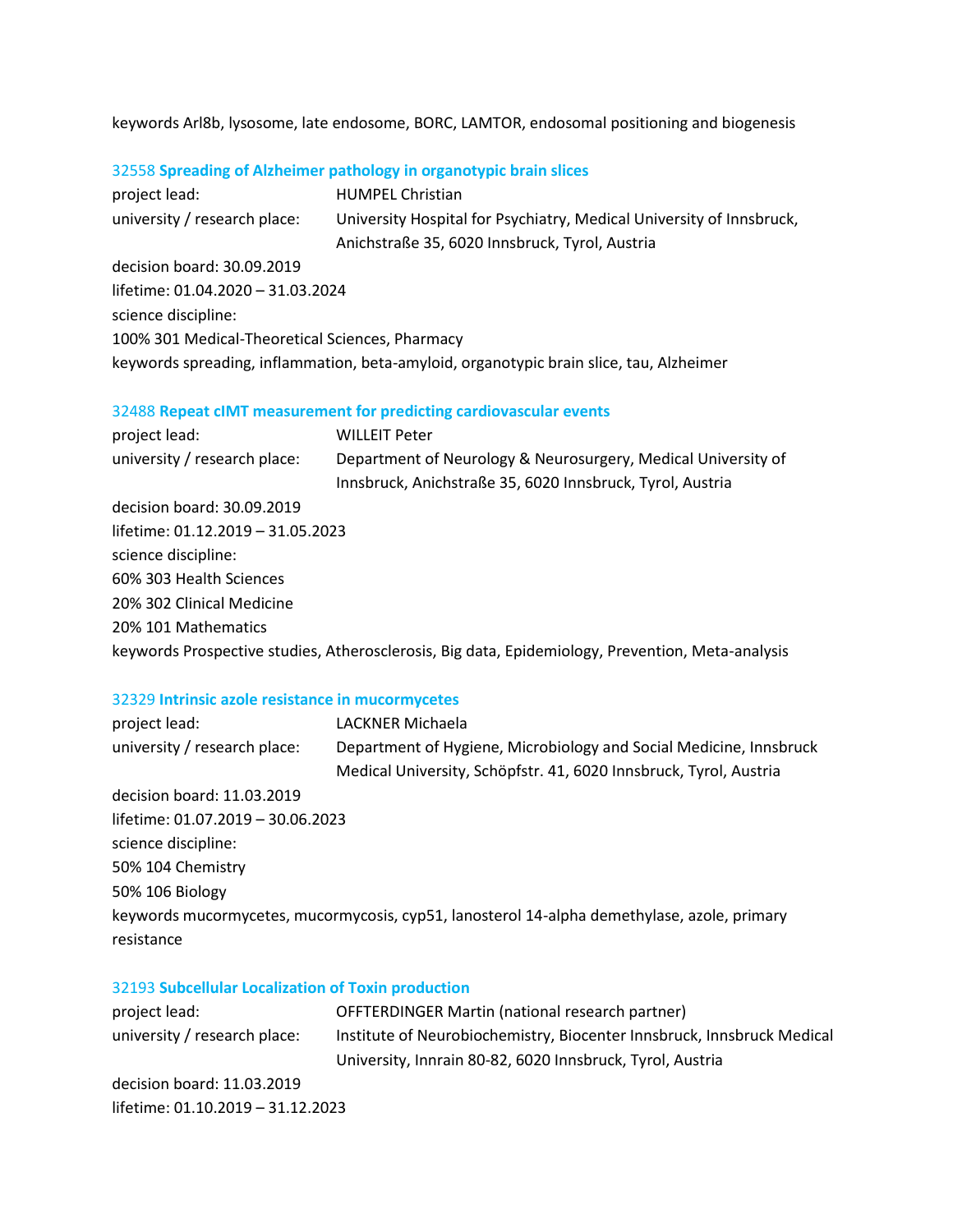science discipline: 80% 106 Biology 20% 104 Chemistry keywords harmful algal bloom, anabaenopeptins, cyanotoxins, peptide labeling, click chemistry, microcystins

## 32161 **The mechanism of post-ER organelle associated degradation**

| project lead:                     | <b>TEIS David</b>                                                  |
|-----------------------------------|--------------------------------------------------------------------|
| university / research place:      | Institute of Cell Biology, Biocenter Innsbruck, Innsbruck Medical  |
|                                   | University, Innrain 80-82, 6020 Innsbruck, Tyrol, Austria          |
| decision board: 11.03.2019        |                                                                    |
| lifetime: 01.07.2019 - 30.06.2023 |                                                                    |
| science discipline:               |                                                                    |
| 100% 106 Biology                  |                                                                    |
| keywords                          |                                                                    |
|                                   | degradation, membrane proteins, organelles, ERAD, ESCRT, ubiquitin |

## 32146 **Deep brain vision: 3D adaptive 2-photon microscopy**

| project lead:                                  | <b>JESACHER Alexander</b>                                                                           |
|------------------------------------------------|-----------------------------------------------------------------------------------------------------|
| university / research place:                   | Department of Physiology and Medical Physics, Medical University of                                 |
|                                                | Innsbruck, Müllerstraße 44, 6020 Innsbruck, Tyrol, Austria                                          |
| decision board: 13.05.2019                     |                                                                                                     |
| lifetime: 04.11.2019 - 03.11.2023              |                                                                                                     |
| science discipline:                            |                                                                                                     |
| 80% 103 Physics, Astronomy                     |                                                                                                     |
| 20% 301 Medical-Theoretical Sciences, Pharmacy |                                                                                                     |
|                                                | keywords scattering compensation, remote focusing, brain imaging, Neurophysiology, adaptive optics, |
| 2-photon fluorescence microscopy               |                                                                                                     |

## 31777 **The role of hippocampal interneurons in epileptogenesis**

| project lead:                                  | <b>DREXEL Meinrad</b>                                                            |
|------------------------------------------------|----------------------------------------------------------------------------------|
| university / research place:                   | Institute of Pharmacology, Innsbruck Medical University,                         |
|                                                | Peter-Mayr-Str. 1a, 6020 Innsbruck, Tyrol, Austria                               |
| decision board: 26.11.2018                     |                                                                                  |
| lifetime: 01.06.2019 - 30.11.2024              |                                                                                  |
| science discipline:                            |                                                                                  |
| 70% 301 Medical-Theoretical Sciences, Pharmacy |                                                                                  |
| 30% 106 Biology                                |                                                                                  |
| keywords                                       |                                                                                  |
|                                                | interneurons, hippocampus, epilepsy, epileptogenesis, optogenetics, basket cells |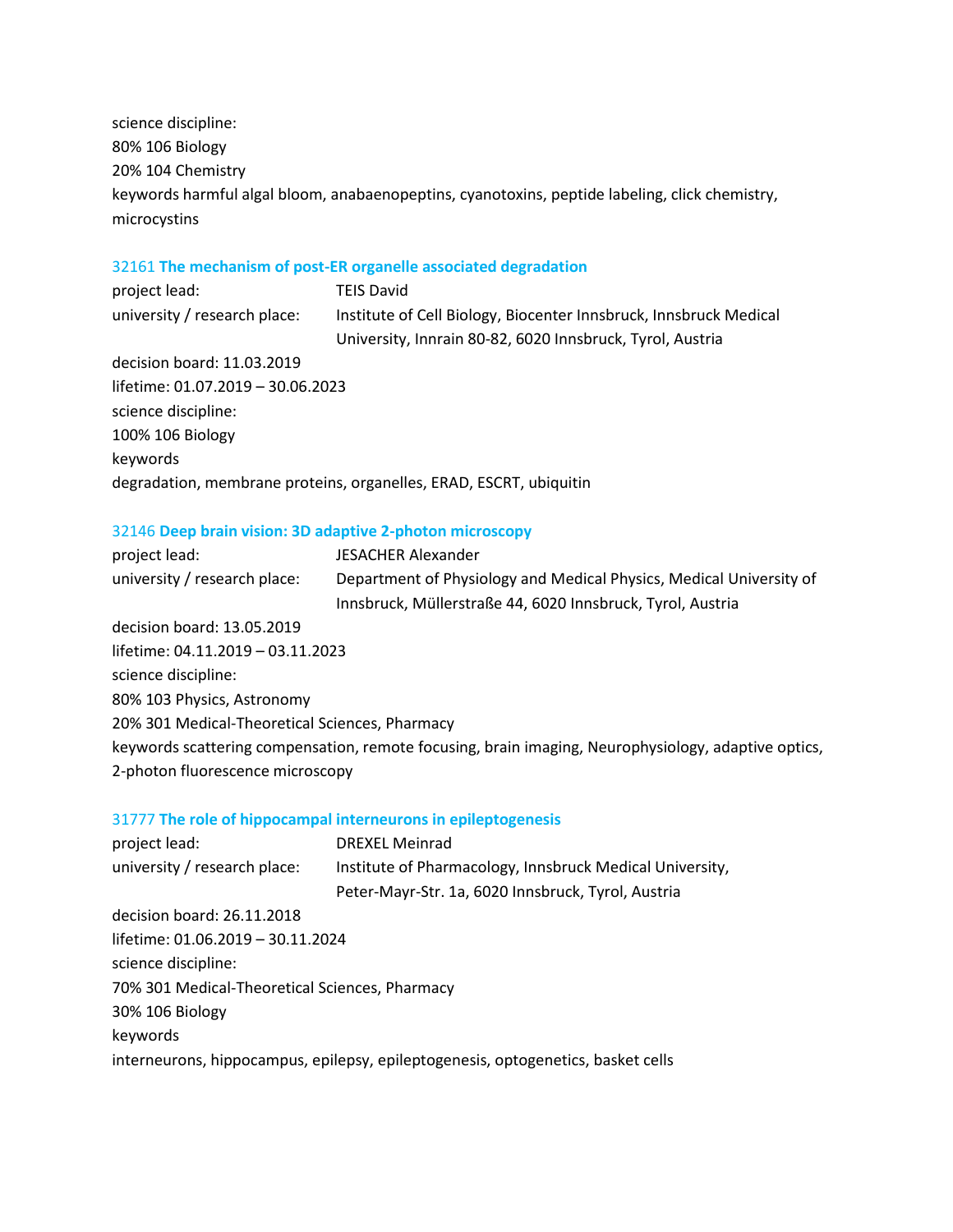#### 31662 **Mitochondria & peroxisomes: new targets in AD**

| Project lead:                | <b>MORENO-DUBRAC Sandrine</b>                                             |
|------------------------------|---------------------------------------------------------------------------|
| University / research place: | University Hospital for Dermatology, Venerology and Allergology,          |
|                              | Innsbruck Medical University, Anichstr. 35, 6020 Innsbruck, Tyrol Austria |

decision board: 08.10.2018 lifetime: 01.11.2018 – 30.04.2023 science discipline 55% 302 Clinical Medicine 35% 106 Biology 10% 301 Medical-Theoretical Sciences, Pharmacy keywords: Mitochondria, Atopic Dermatitis, Peroxisomes, Barr

## 31458 **Studying an Lp(a) mutation in human RNA and liver organoids**

| project lead:                                  | <b>COASSIN Stefan</b>                                                          |
|------------------------------------------------|--------------------------------------------------------------------------------|
| university / research place:                   | Institute of Genetic Epidemiology, Innsbruck Medical University,               |
|                                                | Schöpfstr. 41, 6020 Innsbruck, Tyrol, Austria                                  |
| decision board: 25.06.2018                     |                                                                                |
| lifetime: 01.11.2018 - 31.10.2023              |                                                                                |
| science discipline                             |                                                                                |
| 60% 301 Medical-Theoretical Sciences, Pharmacy |                                                                                |
| 40% 106 Biology                                |                                                                                |
|                                                | keywords: Lp(a) mutation, Lp(a), apo(a) isoforms, Lipoprotein(a), Lipoproteins |

## 31383 **The nuclear orphan receptor NR2F6 as cancer immune checkpoint**

| project lead:                                                                                       | <b>BAIER Gottfried</b>                                                                           |
|-----------------------------------------------------------------------------------------------------|--------------------------------------------------------------------------------------------------|
| university / research place:                                                                        | Division of Cell Genetics, Innsbruck Medical University, Schöpfstr. 41,                          |
|                                                                                                     | 6020 Innsbruck, Tyrol, Austria                                                                   |
| decision board: 07.05.2018                                                                          |                                                                                                  |
| lifetime: 01.09.2018 – 31.08.2023                                                                   |                                                                                                  |
| science discipline                                                                                  |                                                                                                  |
| 80% 301 Medical-Theoretical Sciences, Pharmacy                                                      |                                                                                                  |
| 20% 302 Clinical Medicine                                                                           |                                                                                                  |
|                                                                                                     | keywords innovative immune-based cancer therapy concept, alternative immune checkpoint, CD4+ and |
| CD8+ CTL effector T cells, Immunooncology, transcriptional repressor, orphan nuclear receptor NR2F6 |                                                                                                  |
|                                                                                                     |                                                                                                  |

## 31377 **Chromatin Regulation by CHD1 in Metabolism and Aging**

| project lead:                     | LUSSER Alexandra                                                       |
|-----------------------------------|------------------------------------------------------------------------|
| university / research place:      | Institute of Molecular Biology, Biocenter Innsbruck, Innsbruck Medical |
|                                   | University, Innrain 80-82, 6020 Innsbruck, Tyrol, Austria              |
| decision board: 05.03.2018        |                                                                        |
| lifetime: 01.05.2018 - 31.10.2023 |                                                                        |
| science discipline                |                                                                        |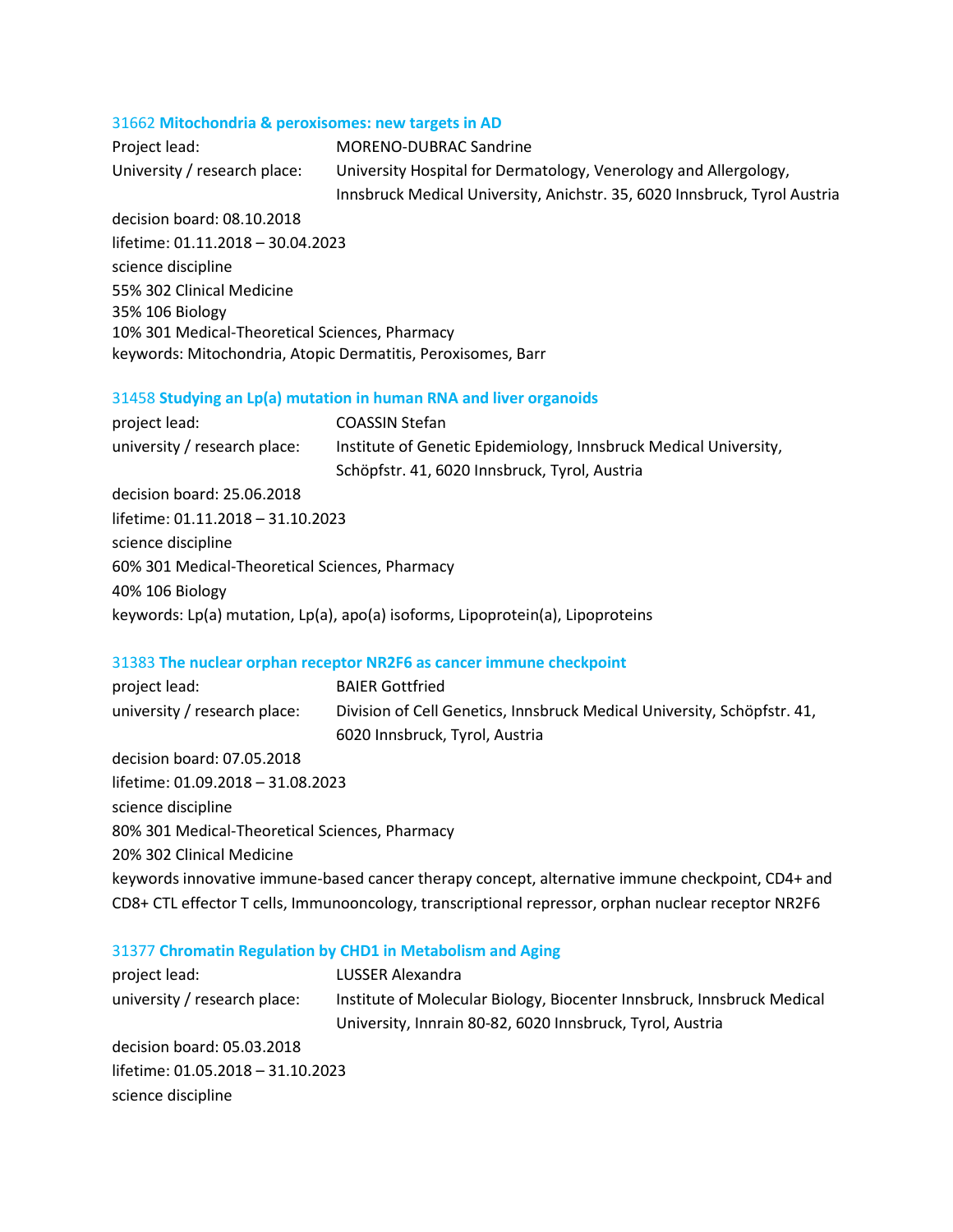100% 106 Biology

keywords Drosophila melanogaster, ATP-dependent chromatin remodelling, aging, lifespan, metabolism, insulin/TOR pathways

## 31122 **Stromal Nox4 -derived ROS signaling in prostate cancer**

project lead: SAMPSON Natalie university / research place: University Hospital for Urology, Innsbruck Medical University, Anichstr. 35, 6020 Innsbruck, Tyrol, Austria decision board: 24.07.2018 lifetime: 03.08.2018 – 02.08.2023 science discipline 100% 301 Medical-Theoretical Sciences, Pharmacy keywords: Nox4, reactive oxygen species, cancer-associated fibroblast, stroma

## 31093 **Novel 5-Flucytosine Based Antifungal Therapeutics**

project lead: GSALLER Fabio university / research place: Institute of Molecular Biology, Biocenter Innsbruck, Innsbruck Medical University, Innrain 80-82, 6020 Innsbruck, Tyrol, Austria decision board: 05.03.2018 lifetime: 01.10.2018 – 31.12.2022

science discipline

100% 106 Biology

keywords 5-flucytosine, antifungal resistance, aspergillosis, Aspergillus fumigatus, gene regulation, drug development

## 31085 **Preclinical evaluation of PKN1 as stroke-target**

| project lead:                | <b>BAIER-BITTERLICH Gabriele</b>                                       |
|------------------------------|------------------------------------------------------------------------|
| university / research place: | Institute of Neurobiochemistry, Biocenter Innsbruck, Innsbruck Medical |
|                              | University, Innrain 80-82, 6020 Innsbruck, Tyrol, Austria              |
| decision board: 05.03.2018   |                                                                        |

lifetime: 01.10.2018 – 31.03.2024 science discipline 100% 301 Medical-Theoretical Sciences, Pharmacy keywords Protein Kinase N, Stroke, Neuroprotection

## 30924 **Modified Siderophores for "Theranostics" of Aspergillosis**

| <b>DECRISTOFORO Clemens</b>                                             |
|-------------------------------------------------------------------------|
| University Hospital for Nuclear Medicine, Innsbruck Medical University, |
| Anichstraße 35, 6020 Innsbruck, Tyrol, Austria                          |
|                                                                         |
| lifetime: 01.02.2018 - 31.07.2023                                       |
|                                                                         |
|                                                                         |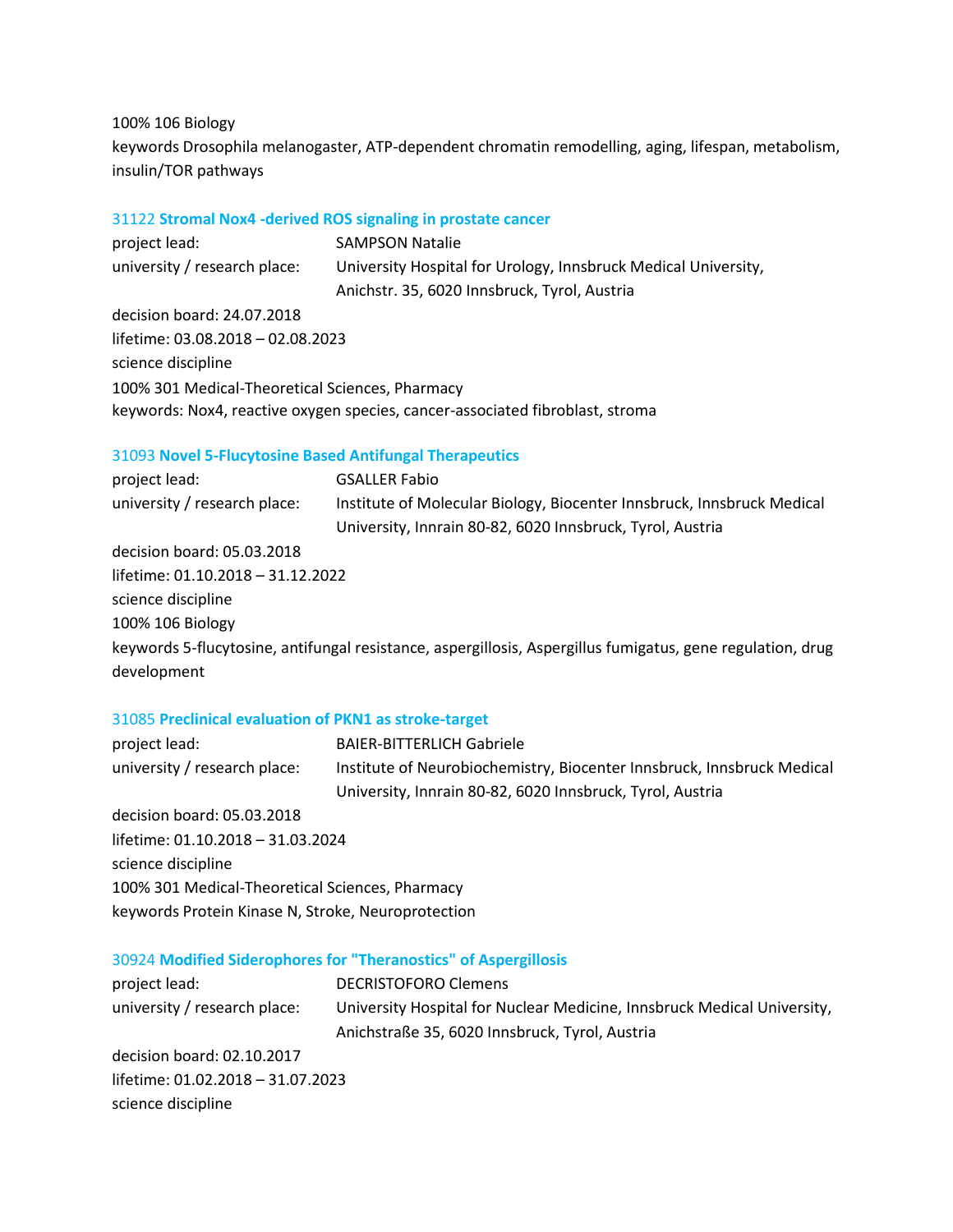50% 302 Clinical Medicine 35% 303 Health Sciences 15% 301 Medical-Theoretical Sciences, Pharmacy keywords Siderophores, Theranostics, Aspergillus fumigatus, Gallium-68, PET, MirB

## 30800 **AGMO: Impact on adipocyte differentiation**

project lead: WATSCHINGER Katrin university / research place: Institute of Biological Chemistry, Biocenter Innsbruck, Innsbruck Medical University, Innrain 80-82, 6020 Innsbruck, Tyrol, Austria decision board: 02.10.2017 lifetime: 01.12.2017 – 31.05.2022 science discipline 100% 301 Medical-Theoretical Sciences, Pharmacy keywords alkylglycerol monooxygenase, adipocytes, cell differentiation, ether lipids, cellular signaling

## 30779 **Modulation of inflammation in epilepsy**

| project lead:                                   | <b>DREXEL Meinrad</b>                                                                                       |
|-------------------------------------------------|-------------------------------------------------------------------------------------------------------------|
| university / research place:                    | Institute of Pharmacology, Innsbruck Medical University,                                                    |
|                                                 | Peter-Mayr-Str. 1a, 6020 Innsbruck, Tyrol, Austria                                                          |
| decision board: 22.01.2018                      |                                                                                                             |
| lifetime: 01.06.2018 - 30.11.2022               |                                                                                                             |
| science discipline                              |                                                                                                             |
| 100% 301 Medical-Theoretical Sciences, Pharmacy |                                                                                                             |
|                                                 | keywords: Epilepsy, epileptogenesis, antiinflammatory drugs, toll-like receptor, kainic acid, Interleukin-1 |

## 30592 **Targeting the Kappa Opioid System to Treat TLE**

| project lead:                                                                                  | <b>SCHWARZER Christoph</b>                               |
|------------------------------------------------------------------------------------------------|----------------------------------------------------------|
| university / research place:                                                                   | Institute of Pharmacology, Innsbruck Medical University, |
|                                                                                                | Peter-Mayr-Str. 1a, 6020 Innsbruck, Tyrol, Austria       |
| decision board: 21.09.2017                                                                     |                                                          |
| lifetime: 15.03.2018 - 14.03.2023                                                              |                                                          |
| science discipline:                                                                            |                                                          |
| 100% 301 Medical-Theoretical Sciences, Pharmacy                                                |                                                          |
| keywords: Temporal lobe epilepsy, Kappa Opioid Receptor, Gene Therapy, recombinant AAV, DREADD |                                                          |

## 30430 **Modulation of the Kappa Opioid System in TLE**

| project lead:                     | <b>SCHWARZER Christoph</b>                               |
|-----------------------------------|----------------------------------------------------------|
| university / research place:      | Institute of Pharmacology, Innsbruck Medical University, |
|                                   | Peter-Mayr-Str. 1a, 6020 Innsbruck, Tyrol, Austria       |
| decision board: 04.07.2017        |                                                          |
| lifetime: 07.08.2017 - 06.08.2022 |                                                          |
| science discipline                |                                                          |
|                                   |                                                          |